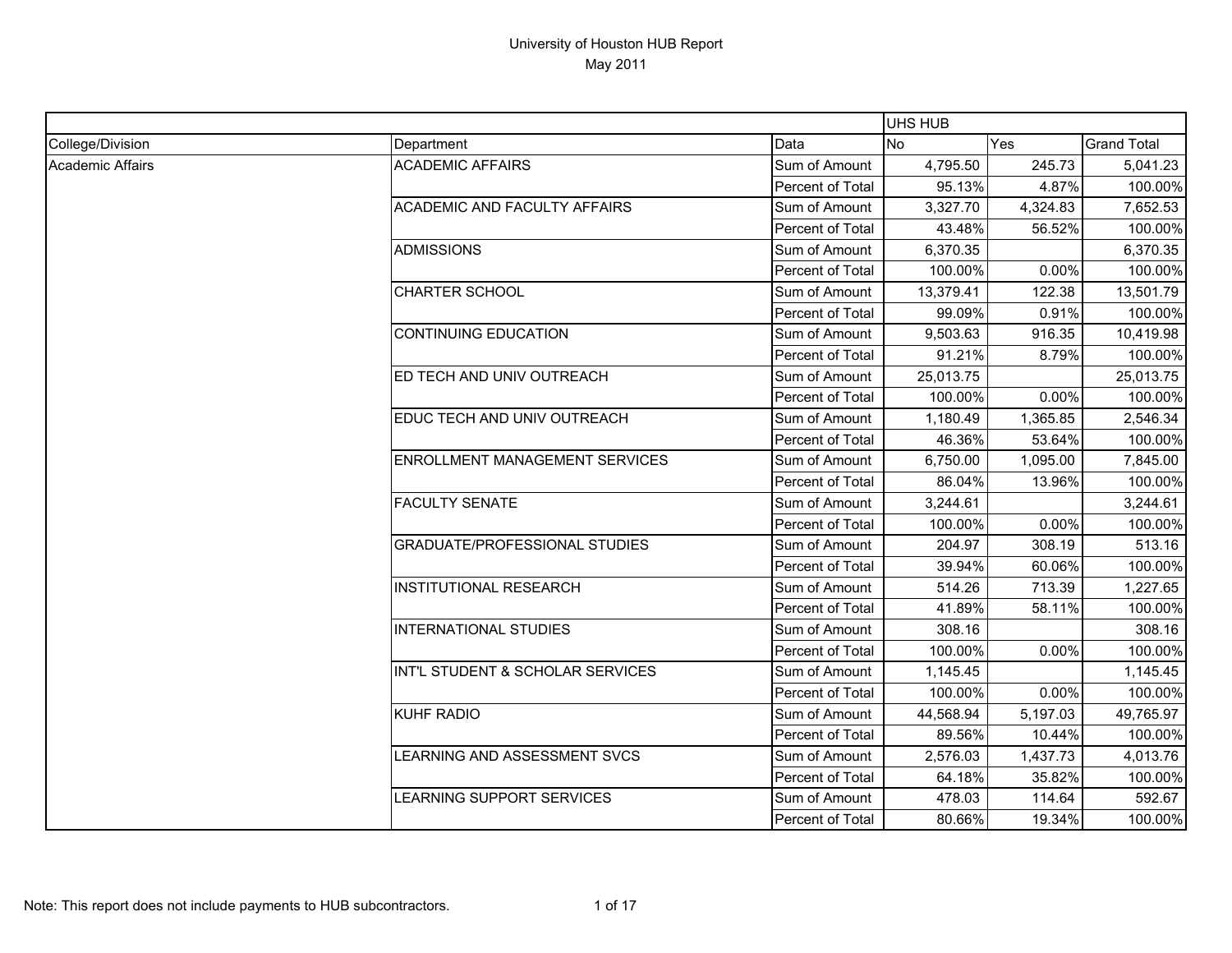|                                   |                                      |                  | <b>UHS HUB</b> |           |                    |
|-----------------------------------|--------------------------------------|------------------|----------------|-----------|--------------------|
| College/Division                  | Department                           | Data             | <b>No</b>      | Yes       | <b>Grand Total</b> |
| <b>Academic Affairs</b>           | ONLINE FUNCTIONAL SUPPORT            | Sum of Amount    | 5,764.54       | 1,568.54  | 7,333.08           |
|                                   |                                      | Percent of Total | 78.61%         | 21.39%    | 100.00%            |
|                                   | REGISTRATION AND ACADEMIC RECO       | Sum of Amount    | 8,326.70       | 3,229.53  | 11,556.23          |
|                                   |                                      | Percent of Total | 72.05%         | 27.95%    | 100.00%            |
|                                   | SCHOLARSHIPS AND FINANCIAL AID       | Sum of Amount    | 7,649.99       | 596.31    | 8,246.30           |
|                                   |                                      | Percent of Total | 92.77%         | 7.23%     | 100.00%            |
|                                   | TV PUBLIC BROADCASTING               | Sum of Amount    | 33,641.02      | 6,973.86  | 40,614.88          |
|                                   |                                      | Percent of Total | 82.83%         | 17.17%    | 100.00%            |
|                                   | UH OFF-CAMPUS SUPPORT                | Sum of Amount    | 8,102.75       | 11,851.50 | 19,954.25          |
|                                   |                                      | Percent of Total | 40.61%         | 59.39%    | 100.00%            |
|                                   | UH WELCOME CENTER                    | Sum of Amount    | 35.00          | 1,279.63  | 1,314.63           |
|                                   |                                      | Percent of Total | 2.66%          | 97.34%    | 100.00%            |
|                                   | UNDERGRADUATE SCHOLARS               | Sum of Amount    | 1,935.55       | 1,899.85  | 3,835.40           |
|                                   |                                      | Percent of Total | 50.47%         | 49.53%    | 100.00%            |
|                                   | UNDERGRADUATE STUDIES                | Sum of Amount    | 5,924.84       | 144.94    | 6,069.78           |
|                                   |                                      | Percent of Total | 97.61%         | 2.39%     | 100.00%            |
|                                   | UNIVERSITY TESTING SERVICES          | Sum of Amount    | 8,388.48       | 1,459.60  | 9,848.08           |
|                                   |                                      | Percent of Total | 85.18%         | 14.82%    | 100.00%            |
|                                   | URBAN EXPERIENCE VPSA                | Sum of Amount    |                | 191.57    | 191.57             |
|                                   |                                      | Percent of Total | 0.00%          | 100.00%   | 100.00%            |
|                                   | <b>VETERAN SERVICES</b>              | Sum of Amount    | 1,562.06       | 59.32     | 1,621.38           |
|                                   |                                      | Percent of Total | 96.34%         | 3.66%     | 100.00%            |
| Academic Affairs Sum of Amount    |                                      |                  | 204,692.21     | 45,095.77 | 249,787.98         |
| Academic Affairs Percent of Total |                                      |                  | 81.95%         | 18.05%    | 100.00%            |
| <b>Administration and Finance</b> | <b>ADMINISTRATION &amp; FINANCE</b>  | Sum of Amount    | 2,404.30       | 1,514.18  | 3,918.48           |
|                                   |                                      | Percent of Total | 61.36%         | 38.64%    | 100.00%            |
|                                   | <b>AUXILIARY SERVICES OPERATIONS</b> | Sum of Amount    | 12,780.52      |           | 12,780.52          |
|                                   |                                      | Percent of Total | 100.00%        | 0.00%     | 100.00%            |
|                                   | <b>BUDGET</b>                        | Sum of Amount    | 331.41         | 101.47    | 432.88             |
|                                   |                                      | Percent of Total | 76.56%         | 23.44%    | 100.00%            |
|                                   | <b>BUSINESS SERVICES OPERATIONS</b>  | Sum of Amount    | 707.66         | 132.71    | 840.37             |
|                                   |                                      | Percent of Total | 84.21%         | 15.79%    | 100.00%            |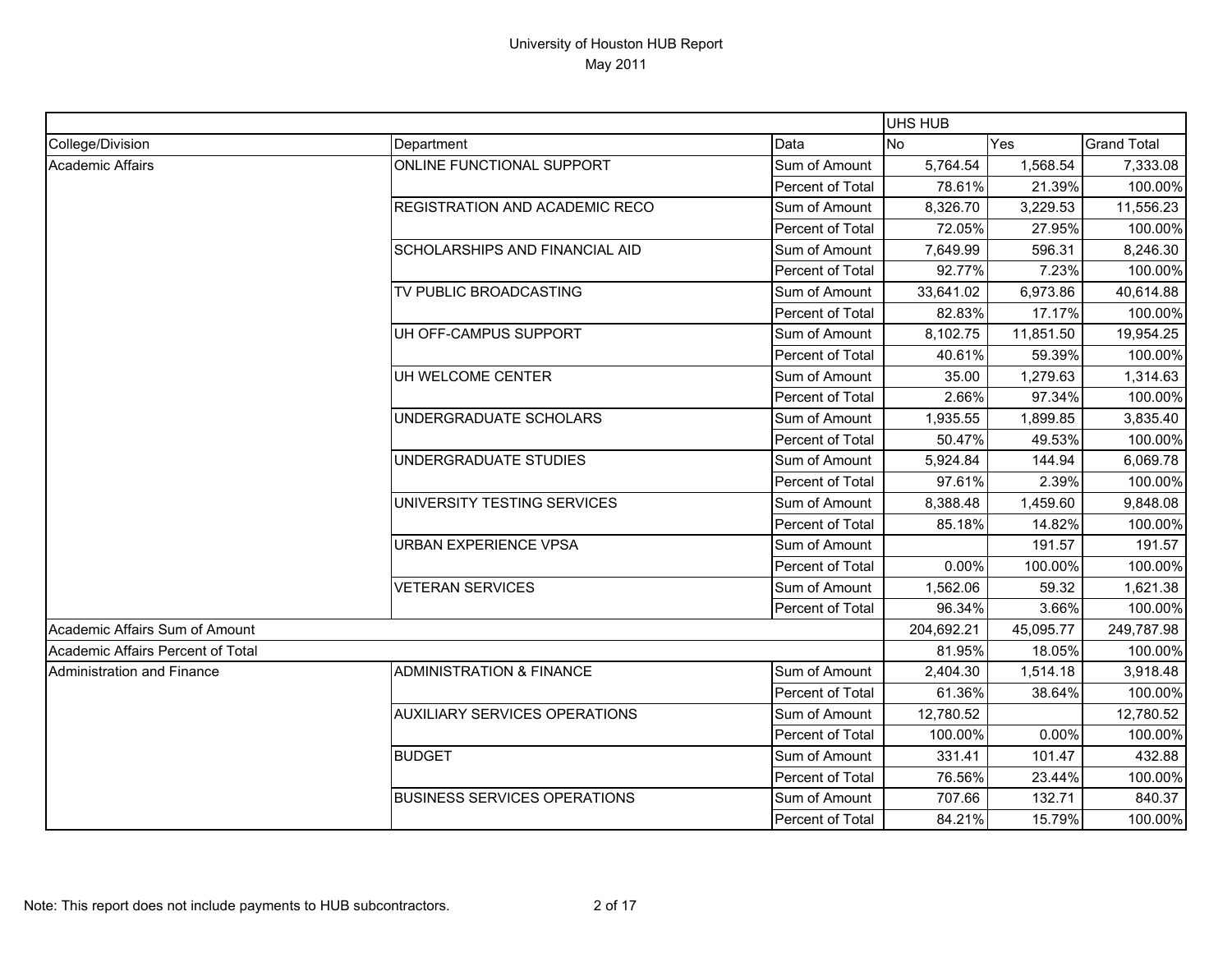|                            |                                               |                  | UHS HUB       |            |                    |
|----------------------------|-----------------------------------------------|------------------|---------------|------------|--------------------|
| College/Division           | Department                                    | Data             | No            | Yes        | <b>Grand Total</b> |
| Administration and Finance | <b>CENTRAL FACILITY SERVICES</b>              | Sum of Amount    | 17,515.29     | 1,016.26   | 18,531.55          |
|                            |                                               | Percent of Total | 94.52%        | 5.48%      | 100.00%            |
|                            | <b>CULLEN PERFORMANCE HALL</b>                | Sum of Amount    | 11,100.12     | 4,495.50   | 15,595.62          |
|                            |                                               | Percent of Total | 71.17%        | 28.83%     | 100.00%            |
|                            | <b>ENTERPRISE SYSTEMS</b>                     | Sum of Amount    | 218,107.06    | 345,806.89 | 563,913.95         |
|                            |                                               | Percent of Total | 38.68%        | 61.32%     | 100.00%            |
|                            | ENVIRONMENTAL HEALTH RISK MGMT                | Sum of Amount    | 12,877.62     | 281.28     | 13,158.90          |
|                            |                                               | Percent of Total | 97.86%        | 2.14%      | 100.00%            |
|                            | <b>FACILITIES MANAGEMENT</b>                  | Sum of Amount    | 2,892.60      | (285.78)   | 2,606.82           |
|                            |                                               | Percent of Total | 110.96%       | $-10.96%$  | 100.00%            |
|                            | <b>FACILITIES PLANNING &amp; CONSTRUCTION</b> | Sum of Amount    | 14,039,493.48 | 465,034.31 | 14,504,527.79      |
|                            |                                               | Percent of Total | 96.79%        | 3.21%      | 100.00%            |
|                            | FINANCE-A&F                                   | Sum of Amount    | 10,894.72     | 2,100.87   | 12,995.59          |
|                            |                                               | Percent of Total | 83.83%        | 16.17%     | 100.00%            |
|                            | <b>FINANCIAL REPORTING</b>                    | Sum of Amount    | 28.12         | 132.89     | 161.01             |
|                            |                                               | Percent of Total | 17.46%        | 82.54%     | 100.00%            |
|                            | HIGH PERFORMANCE COMPUTING & NETWORKS         | Sum of Amount    | 421.79        |            | 421.79             |
|                            |                                               | Percent of Total | 100.00%       | 0.00%      | 100.00%            |
|                            | <b>HUMAN RESOURCES</b>                        | Sum of Amount    | 8,675.07      | 2,299.21   | 10,974.28          |
|                            |                                               | Percent of Total | 79.05%        | 20.95%     | 100.00%            |
|                            | <b>INST - BUSINESS SERVICES</b>               | Sum of Amount    | 2,677,451.51  |            | 2,677,451.51       |
|                            |                                               | Percent of Total | 100.00%       | 0.00%      | 100.00%            |
|                            | <b>INST - FINANCE</b>                         | Sum of Amount    | 9,960.00      |            | 9,960.00           |
|                            |                                               | Percent of Total | 100.00%       | 0.00%      | 100.00%            |
|                            | ONE CARD PROGRAM                              | Sum of Amount    | 1,162.69      | 174.72     | 1,337.41           |
|                            |                                               | Percent of Total | 86.94%        | 13.06%     | 100.00%            |
|                            | PARKING & TRANSPORTATION OPERATIONS           | Sum of Amount    | 161,448.73    | 4,129.80   | 165,578.53         |
|                            |                                               | Percent of Total | 97.51%        | 2.49%      | 100.00%            |
|                            | PHY PLANT-AUTOMOTIVE                          | Sum of Amount    | 10,463.77     | 3,494.31   | 13,958.08          |
|                            |                                               | Percent of Total | 74.97%        | 25.03%     | 100.00%            |
|                            | PHY PLANT-CUSTODIAL SVCS                      | Sum of Amount    | 8,576.33      |            | 8,576.33           |
|                            |                                               | Percent of Total | 100.00%       | 0.00%      | 100.00%            |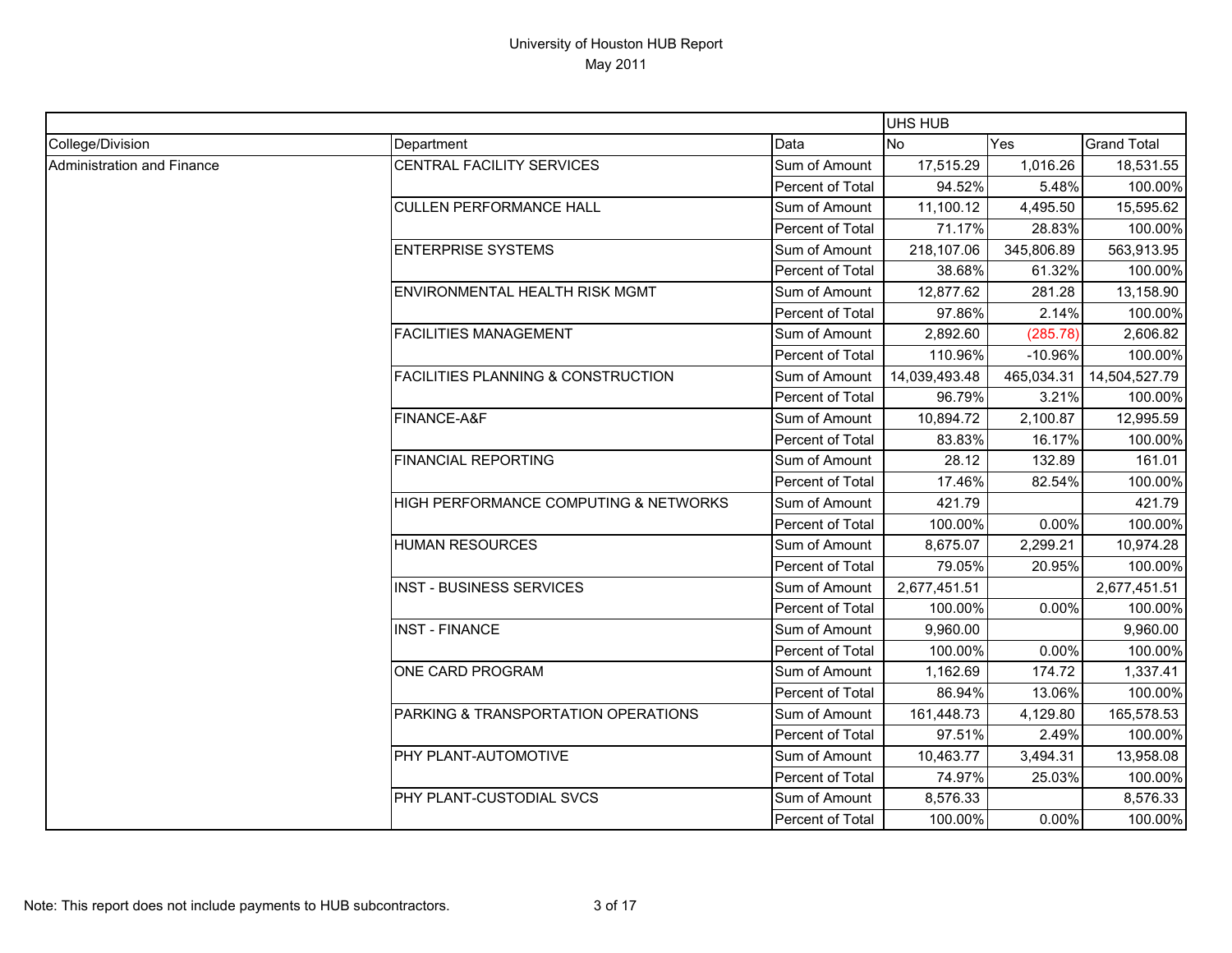|                                             |                                          |                         | UHS HUB       |              |                    |
|---------------------------------------------|------------------------------------------|-------------------------|---------------|--------------|--------------------|
| College/Division                            | Department                               | Data                    | <b>No</b>     | Yes          | <b>Grand Total</b> |
| <b>Administration and Finance</b>           | PHY PLANT-GROUNDS MAINT                  | Sum of Amount           | 11,115.76     | 4,068.81     | 15,184.57          |
|                                             |                                          | Percent of Total        | 73.20%        | 26.80%       | 100.00%            |
|                                             | PHY PLANT-SOLID WASTE                    | Sum of Amount           | 4,125.00      |              | 4,125.00           |
|                                             |                                          | <b>Percent of Total</b> | 100.00%       | 0.00%        | 100.00%            |
|                                             | PHYSICAL PLANT                           | Sum of Amount           | 68,106.62     | 89,148.42    | 157,255.04         |
|                                             |                                          | Percent of Total        | 43.31%        | 56.69%       | 100.00%            |
|                                             | <b>POLICE</b>                            | Sum of Amount           | 60,682.57     | 20,079.15    | 80,761.72          |
|                                             |                                          | Percent of Total        | 75.14%        | 24.86%       | 100.00%            |
|                                             | POSTAL SERVICES OPERATIONS               | Sum of Amount           | 11,309.23     |              | 11,309.23          |
|                                             |                                          | Percent of Total        | 100.00%       | 0.00%        | 100.00%            |
|                                             | PRINTING OPERATIONS                      | Sum of Amount           | 11,850.08     | 520.41       | 12,370.49          |
|                                             |                                          | Percent of Total        | 95.79%        | 4.21%        | 100.00%            |
|                                             | PURCHASED UTILITIES                      | Sum of Amount           | 727.00        |              | 727.00             |
|                                             |                                          | Percent of Total        | 100.00%       | 0.00%        | 100.00%            |
|                                             | <b>REAL ESTATE SERVICES</b>              | Sum of Amount           | 996.20        |              | 996.20             |
|                                             |                                          | Percent of Total        | 100.00%       | 0.00%        | 100.00%            |
|                                             | <b>SKILLED TRADES</b>                    | Sum of Amount           | 7,323.93      | 1,364.57     | 8,688.50           |
|                                             |                                          | <b>Percent of Total</b> | 84.29%        | 15.71%       | 100.00%            |
|                                             | STUDENT FINANCIAL SERVICES               | Sum of Amount           | 9,737.86      | 4,245.12     | 13,982.98          |
|                                             |                                          | Percent of Total        | 69.64%        | 30.36%       | 100.00%            |
|                                             | <b>TECHNOLOGY SERVICES &amp; SUPPORT</b> | Sum of Amount           | 48,070.26     | 111,580.08   | 159,650.34         |
|                                             |                                          | Percent of Total        | 30.11%        | 69.89%       | 100.00%            |
|                                             | <b>UIT SECURITY</b>                      | Sum of Amount           | 95.77         | 9,705.03     | 9,800.80           |
|                                             |                                          | Percent of Total        | 0.98%         | 99.02%       | 100.00%            |
|                                             | UNIV PROPERTY SERVICES OPERATIONS        | Sum of Amount           | 184,976.63    |              | 184,976.63         |
|                                             |                                          | Percent of Total        | 100.00%       | 0.00%        | 100.00%            |
|                                             | UNIVERSITY INFORMATION TECHNOLOGY        | Sum of Amount           | 3,380.73      | 65,211.02    | 68,591.75          |
|                                             |                                          | Percent of Total        | 4.93%         | 95.07%       | 100.00%            |
|                                             | UTILITY & TECHNICAL SERVICES             | Sum of Amount           | 59,964.22     | 6,497.40     | 66,461.62          |
|                                             |                                          | Percent of Total        | 90.22%        | 9.78%        | 100.00%            |
| Administration and Finance Sum of Amount    |                                          |                         | 17,689,754.65 | 1,142,848.63 | 18,832,603.28      |
| Administration and Finance Percent of Total |                                          |                         | 93.93%        | 6.07%        | 100.00%            |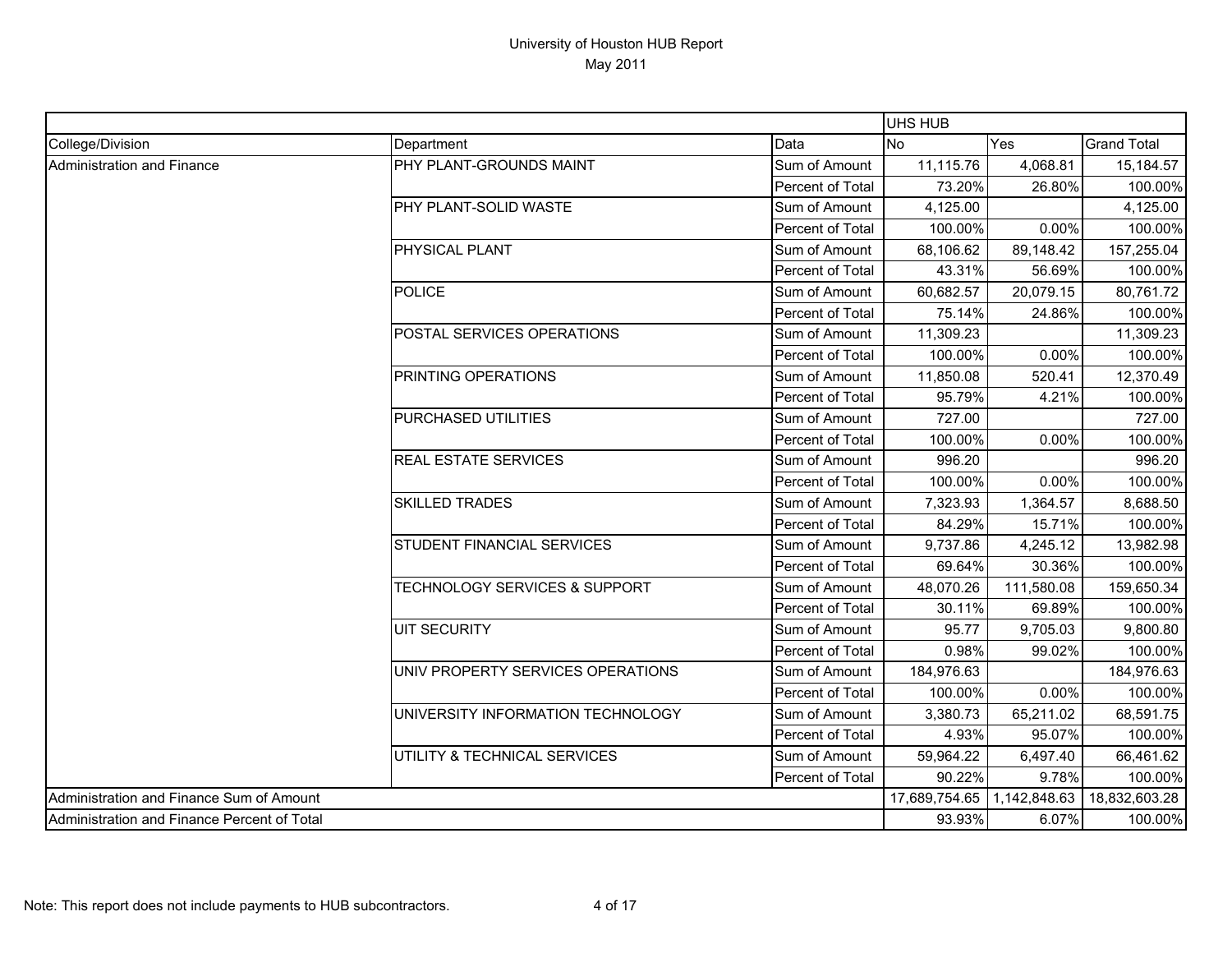|                                   |                                     |                  | UHS HUB    |           |                    |
|-----------------------------------|-------------------------------------|------------------|------------|-----------|--------------------|
| College/Division                  | Department                          | Data             | <b>No</b>  | Yes       | <b>Grand Total</b> |
| Architecture                      | <b>ARCHITECTURE</b>                 | Sum of Amount    | 25.00      |           | 25.00              |
|                                   |                                     | Percent of Total | 100.00%    | 0.00%     | 100.00%            |
|                                   | DEAN, ARCHITECTURE                  | Sum of Amount    | 38,838.99  | 10,532.58 | 49,371.57          |
|                                   |                                     | Percent of Total | 78.67%     | 21.33%    | 100.00%            |
| Architecture Sum of Amount        |                                     |                  | 38,863.99  | 10,532.58 | 49,396.57          |
| Architecture Percent of Total     |                                     |                  | 78.68%     | 21.32%    | 100.00%            |
| <b>Athletics</b>                  | <b>INTERCOLLEGIATE ATHLETICS</b>    | Sum of Amount    | 304,447.10 | 89,285.28 | 393,732.38         |
|                                   |                                     | Percent of Total | 77.32%     | 22.68%    | 100.00%            |
| Athletics Sum of Amount           |                                     |                  | 304,447.10 | 89,285.28 | 393,732.38         |
| <b>Athletics Percent of Total</b> |                                     |                  | 77.32%     | 22.68%    | 100.00%            |
| <b>Business Administration</b>    | ACCOUNTANCY AND TAXATION            | Sum of Amount    | 1,766.04   | 423.68    | 2,189.72           |
|                                   |                                     | Percent of Total | 80.65%     | 19.35%    | 100.00%            |
|                                   | ACCOUNTING CERTIFICATE PROGRAM      | Sum of Amount    | 2,602.32   | 232.43    | 2,834.75           |
|                                   |                                     | Percent of Total | 91.80%     | 8.20%     | 100.00%            |
|                                   | <b>BAUER CAREER SERVICES CTR</b>    | Sum of Amount    | 2,398.10   | 2,704.30  | 5,102.40           |
|                                   |                                     | Percent of Total | 47.00%     | 53.00%    | 100.00%            |
|                                   | <b>BAUER COMMUNICATIONS</b>         | Sum of Amount    | 11,976.09  |           | 11,976.09          |
|                                   |                                     | Percent of Total | 100.00%    | 0.00%     | 100.00%            |
|                                   | <b>BAUER DIVISION OF TECHNOLOGY</b> | Sum of Amount    | 8,043.67   | 3,385.70  | 11,429.37          |
|                                   |                                     | Percent of Total | 70.38%     | 29.62%    | 100.00%            |
|                                   | CTR FOR EXECUTIVE DEVELOPMENT       | Sum of Amount    |            | 295.00    | 295.00             |
|                                   |                                     | Percent of Total | 0.00%      | 100.00%   | 100.00%            |
|                                   | DEAN'S OFFICE, BAUER COLLEGE        | Sum of Amount    | 58,886.53  | 21,275.28 | 80,161.81          |
|                                   |                                     | Percent of Total | 73.46%     | 26.54%    | 100.00%            |
|                                   | DECISION AND INFORMATION SCIEN      | Sum of Amount    | 5,424.59   | 1,349.63  | 6,774.22           |
|                                   |                                     | Percent of Total | 80.08%     | 19.92%    | 100.00%            |
|                                   | <b>EXECUTIVE DEGREE PROGRAMS</b>    | Sum of Amount    | 25,916.42  | 20,528.75 | 46,445.17          |
|                                   |                                     | Percent of Total | 55.80%     | 44.20%    | 100.00%            |
|                                   | FINANCE-BAUER COLLEGE               | Sum of Amount    | 836.56     | 661.80    | 1,498.36           |
|                                   |                                     | Percent of Total | 55.83%     | 44.17%    | 100.00%            |
|                                   | <b>GLOBAL ENERGY MGMT INST</b>      | Sum of Amount    | 212.21     |           | 212.21             |
|                                   |                                     | Percent of Total | 100.00%    | 0.00%     | 100.00%            |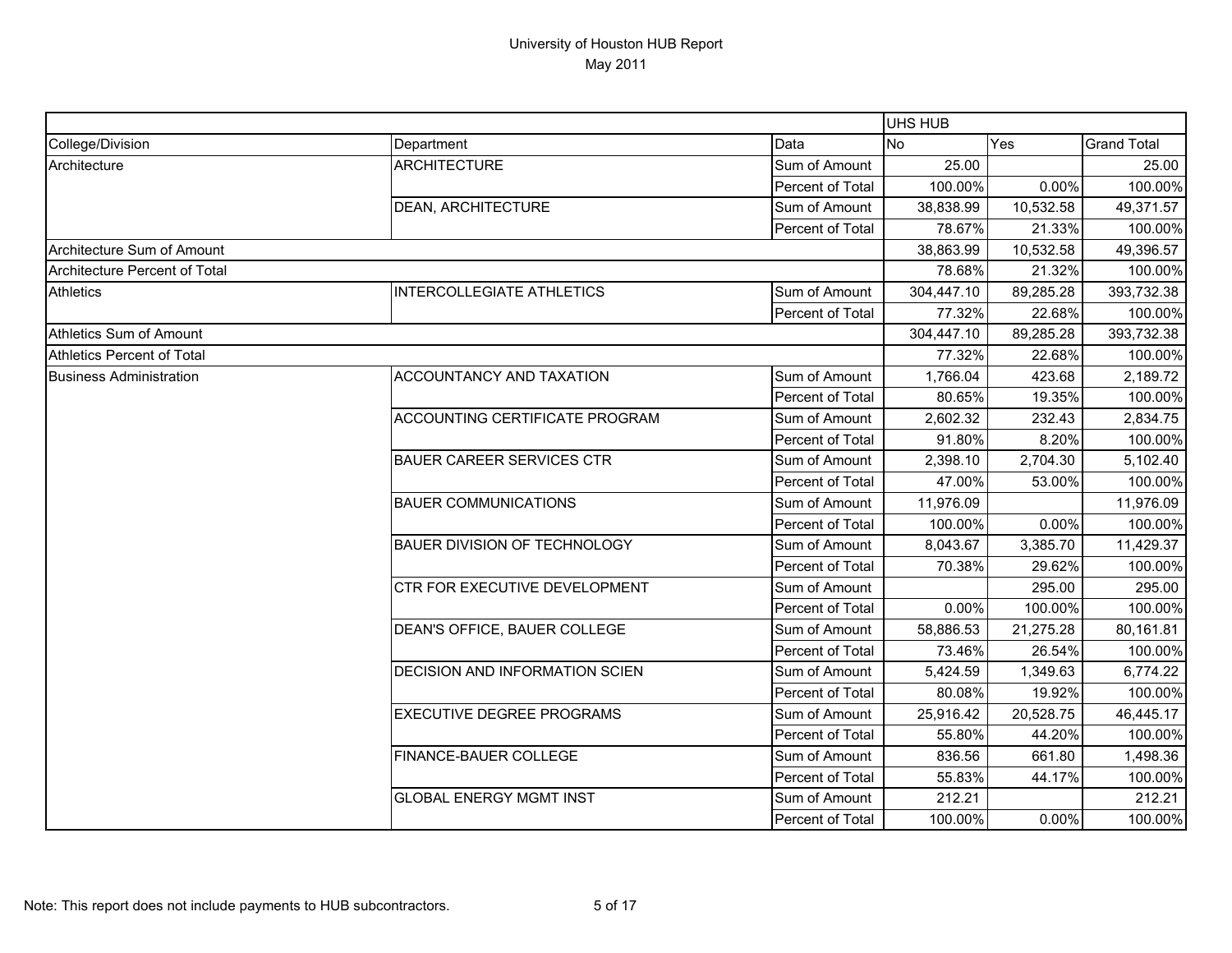|                                          |                                              |                         | UHS HUB    |           |                    |
|------------------------------------------|----------------------------------------------|-------------------------|------------|-----------|--------------------|
| College/Division                         | Department                                   | Data                    | <b>No</b>  | Yes       | <b>Grand Total</b> |
| <b>Business Administration</b>           | MANAGEMENT-BAUER COLLEGE                     | Sum of Amount           | 548.18     | 6,113.42  | 6,661.60           |
|                                          |                                              | Percent of Total        | 8.23%      | 91.77%    | 100.00%            |
|                                          | MARKETING-BAUER COLLEGE                      | Sum of Amount           | 3,159.57   | 610.13    | 3,769.70           |
|                                          |                                              | Percent of Total        | 83.81%     | 16.19%    | 100.00%            |
|                                          | <b>MBA STUDENT SERVICES CENTER</b>           | Sum of Amount           | 5,894.19   | 309.19    | 6,203.38           |
|                                          |                                              | Percent of Total        | 95.02%     | 4.98%     | 100.00%            |
|                                          | SALES EXCELLENCE INSTITUTE                   | Sum of Amount           | 13,359.41  | 878.22    | 14,237.63          |
|                                          |                                              | Percent of Total        | 93.83%     | 6.17%     | 100.00%            |
|                                          | SMALL BUSINESS DEV CENTER                    | Sum of Amount           | 10,912.83  | 3,140.12  | 14,052.95          |
|                                          |                                              | Percent of Total        | 77.66%     | 22.34%    | 100.00%            |
|                                          | UNDERGRAD BUSINESS PROG                      | Sum of Amount           | 1,949.33   | 196.77    | 2,146.10           |
|                                          |                                              | Percent of Total        | 90.83%     | 9.17%     | 100.00%            |
|                                          | WOLFF CTR FOR ENTREPRENEURSHIP               | Sum of Amount           | 4,267.00   | 129.40    | 4,396.40           |
|                                          |                                              | Percent of Total        | 97.06%     | 2.94%     | 100.00%            |
| Business Administration Sum of Amount    |                                              |                         | 158,153.04 | 62,233.82 | 220,386.86         |
| Business Administration Percent of Total |                                              |                         | 71.76%     | 28.24%    | 100.00%            |
| Chancellor/President                     | <b>COMMUNITY RELATIONS &amp; INST ACCESS</b> | Sum of Amount           |            | 609.64    | 609.64             |
|                                          |                                              | Percent of Total        | 0.00%      | 100.00%   | 100.00%            |
|                                          | OFFICE OF EQUAL OPPORTUNITY SRVS             | Sum of Amount           | 553.66     |           | 553.66             |
|                                          |                                              | Percent of Total        | 100.00%    | 0.00%     | 100.00%            |
|                                          | <b>PRESIDENT</b>                             | Sum of Amount           | 1,788.63   | 2,065.80  | 3,854.43           |
|                                          |                                              | Percent of Total        | 46.40%     | 53.60%    | 100.00%            |
|                                          | <b>STAFF COUNCIL</b>                         | Sum of Amount           | 121.14     | 522.54    | 643.68             |
|                                          |                                              | <b>Percent of Total</b> | 18.82%     | 81.18%    | 100.00%            |
| Chancellor/President Sum of Amount       |                                              |                         | 2,463.43   | 3,197.98  | 5,661.41           |
| Chancellor/President Percent of Total    |                                              |                         | 43.51%     | 56.49%    | 100.00%            |
| Education                                | ASIAN AMERICAN STUDIES                       | Sum of Amount           | 903.14     |           | 903.14             |
|                                          |                                              | Percent of Total        | 100.00%    | 0.00%     | 100.00%            |
|                                          | CENTER FOR INFO TECH IN EDUCATION            | Sum of Amount           | 8,759.78   | 1,381.60  | 10,141.38          |
|                                          |                                              | Percent of Total        | 86.38%     | 13.62%    | 100.00%            |
|                                          | CONSISTENCY MGMT & COOP DISCIP               | Sum of Amount           | 5,203.54   | 985.29    | 6,188.83           |
|                                          |                                              | Percent of Total        | 84.08%     | 15.92%    | 100.00%            |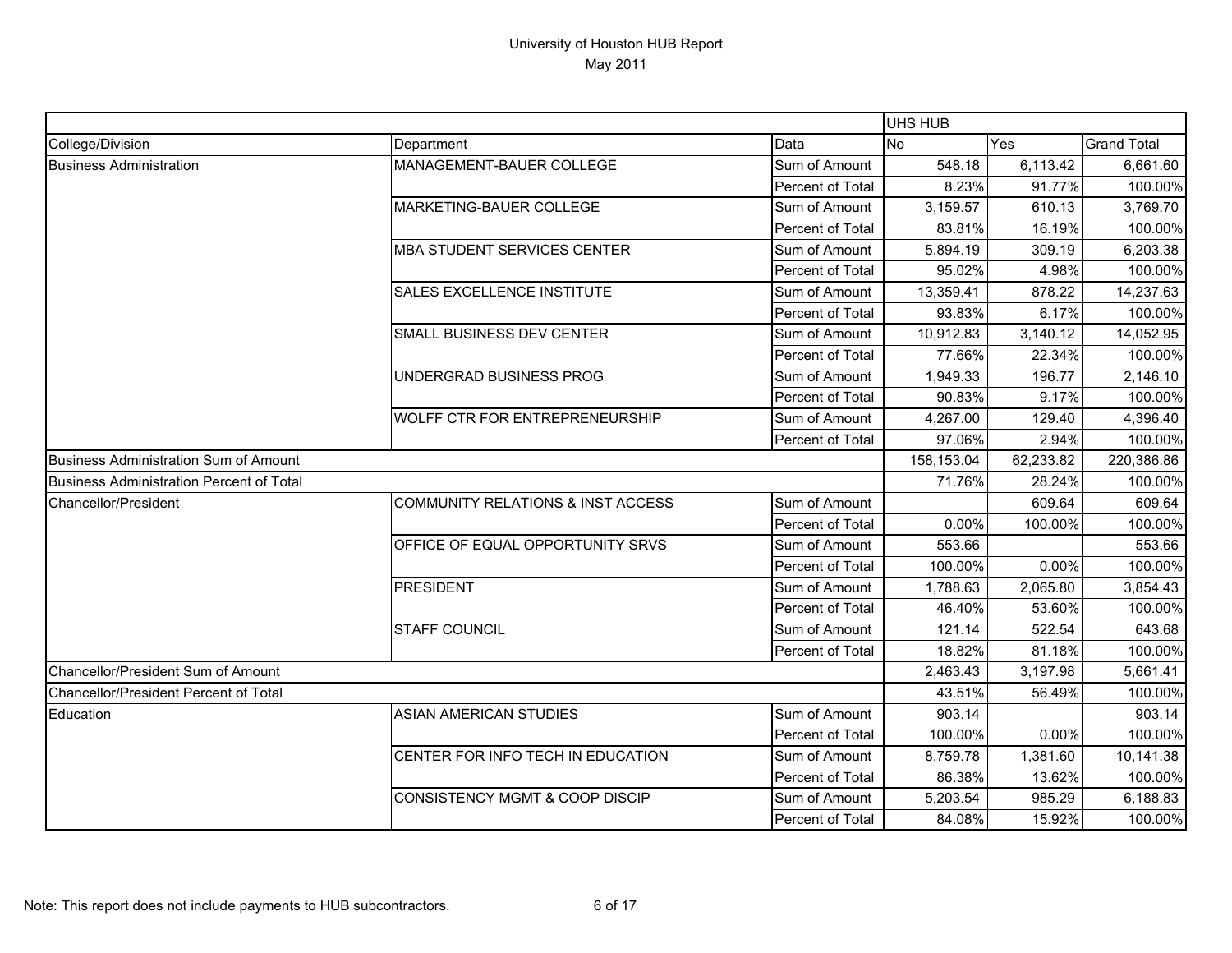|                                   |                                     |                  | <b>UHS HUB</b> |           |                    |
|-----------------------------------|-------------------------------------|------------------|----------------|-----------|--------------------|
| College/Division                  | Department                          | Data             | <b>No</b>      | Yes       | <b>Grand Total</b> |
| Education                         | <b>CURRICULUM AND INSTRUCTION</b>   | Sum of Amount    | 14,274.03      | 6,013.01  | 20,287.04          |
|                                   |                                     | Percent of Total | 70.36%         | 29.64%    | 100.00%            |
|                                   | <b>DEAN, EDUCATION</b>              | Sum of Amount    | 4,494.00       | 2,022.14  | 6,516.14           |
|                                   |                                     | Percent of Total | 68.97%         | 31.03%    | 100.00%            |
|                                   | EDUC EFFECTIVENESS & OUTREACH       | Sum of Amount    | 704.93         | 686.38    | 1,391.31           |
|                                   |                                     | Percent of Total | 50.67%         | 49.33%    | 100.00%            |
|                                   | EDUCATIONAL PSYCHOLOGY              | Sum of Amount    | 2,203.85       | 477.19    | 2,681.04           |
|                                   |                                     | Percent of Total | 82.20%         | 17.80%    | 100.00%            |
|                                   | INSTITUTE FOR URBAN EDUCATION       | Sum of Amount    | 307.54         | 170.99    | 478.53             |
|                                   |                                     | Percent of Total | 64.27%         | 35.73%    | 100.00%            |
| <b>Education Sum of Amount</b>    |                                     |                  | 36,850.81      | 11,736.60 | 48,587.41          |
| <b>Education Percent of Total</b> |                                     |                  | 75.84%         | 24.16%    | 100.00%            |
| Engineering                       | <b>BIOMEDICAL ENGINEERING</b>       | Sum of Amount    | 3,764.86       |           | 3,764.86           |
|                                   |                                     | Percent of Total | 100.00%        | 0.00%     | 100.00%            |
|                                   | <b>CHEMICAL ENGINEERING</b>         | Sum of Amount    | 282,349.82     | 4,278.57  | 286,628.39         |
|                                   |                                     | Percent of Total | 98.51%         | 1.49%     | 100.00%            |
|                                   | <b>CIVIL ENGINEERING</b>            | Sum of Amount    | 377,273.73     | 1,906.80  | 379,180.53         |
|                                   |                                     | Percent of Total | 99.50%         | 0.50%     | 100.00%            |
|                                   | CTR FOR INNOVATIVE GROUTING         | Sum of Amount    | 857.55         |           | 857.55             |
|                                   |                                     | Percent of Total | 100.00%        | 0.00%     | 100.00%            |
|                                   | <b>DEAN, ENGINEERING</b>            | Sum of Amount    | 71,519.72      | 3,680.58  | 75,200.30          |
|                                   |                                     | Percent of Total | 95.11%         | 4.89%     | 100.00%            |
|                                   | ELECTRICAL ENGINEERING              | Sum of Amount    | 71,994.50      | 844.13    | 72,838.63          |
|                                   |                                     | Percent of Total | 98.84%         | 1.16%     | 100.00%            |
|                                   | <b>ENGINEERING SERVICES</b>         | Sum of Amount    | 34.95          | 389.37    | 424.32             |
|                                   |                                     | Percent of Total | 8.24%          | 91.76%    | 100.00%            |
|                                   | <b>INDUSTRIAL ENGINEERING</b>       | Sum of Amount    | 4,583.00       |           | 4,583.00           |
|                                   |                                     | Percent of Total | 100.00%        | 0.00%     | 100.00%            |
|                                   | MECHANICAL ENGINEERING              | Sum of Amount    | 45,068.12      | 110.00    | 45,178.12          |
|                                   |                                     | Percent of Total | 99.76%         | 0.24%     | 100.00%            |
|                                   | NATL CTR FOR AIRBORNE LASER MAPPING | Sum of Amount    | 110,792.77     |           | 110,792.77         |
|                                   |                                     | Percent of Total | 100.00%        | 0.00%     | 100.00%            |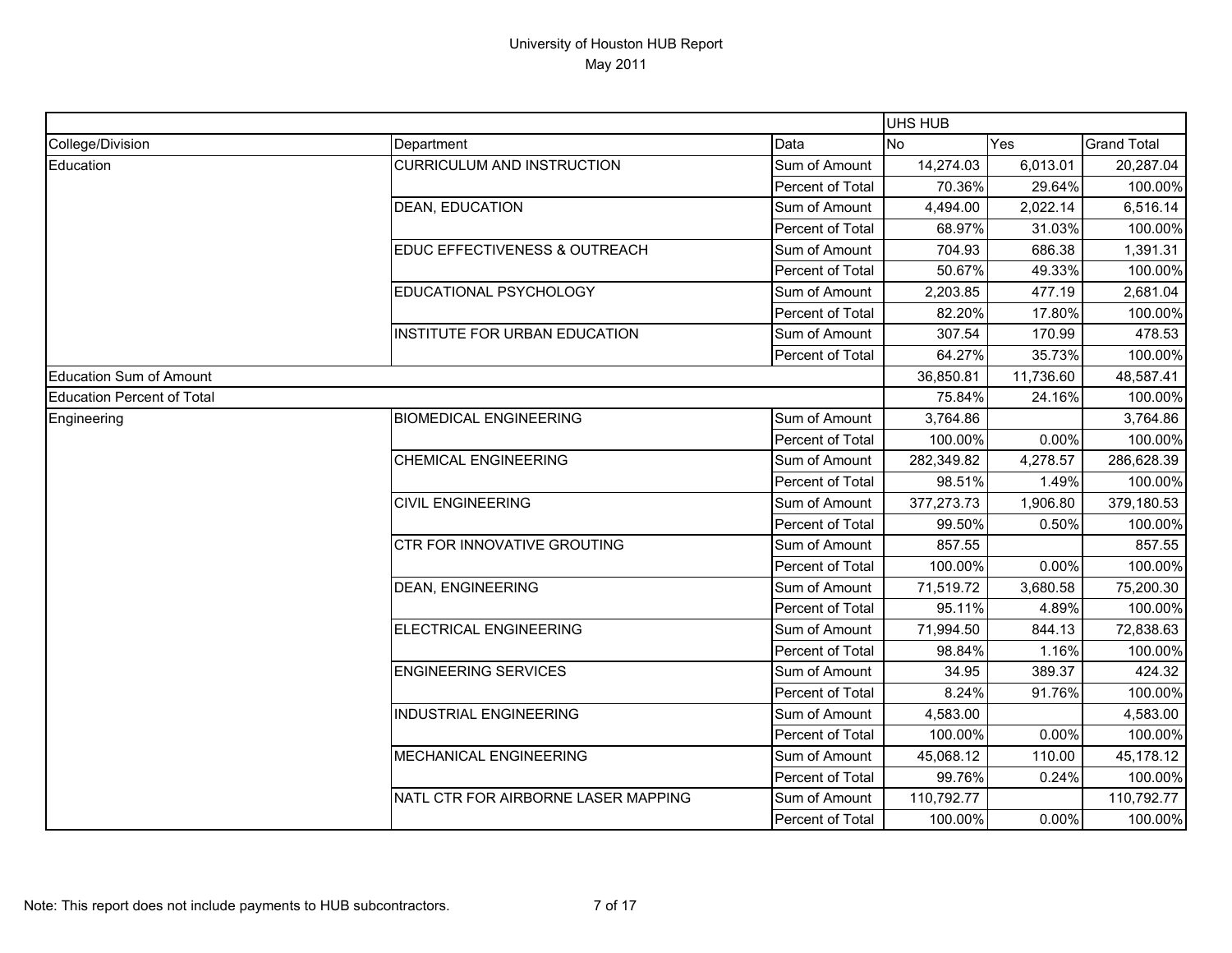|                                                  |                                            |                  | UHS HUB    |           |                    |
|--------------------------------------------------|--------------------------------------------|------------------|------------|-----------|--------------------|
| College/Division                                 | Department                                 | Data             | <b>No</b>  | Yes       | <b>Grand Total</b> |
| Engineering                                      | <b>WIND ENERGY CENTER</b>                  | Sum of Amount    | 29,113.01  |           | 29,113.01          |
|                                                  |                                            | Percent of Total | 100.00%    | 0.00%     | 100.00%            |
| <b>Engineering Sum of Amount</b>                 |                                            |                  | 997,352.03 | 11,209.45 | 1,008,561.48       |
| <b>Engineering Percent of Total</b>              |                                            |                  | 98.89%     | 1.11%     | 100.00%            |
| Graduate College of Social Work                  | ADMISSIONS-GCSW                            | Sum of Amount    | 491.81     | 93.94     | 585.75             |
|                                                  |                                            | Percent of Total | 83.96%     | 16.04%    | 100.00%            |
|                                                  | <b>AMERICAN HUMANICS</b>                   | Sum of Amount    | 225.00     |           | 225.00             |
|                                                  |                                            | Percent of Total | 100.00%    | 0.00%     | 100.00%            |
|                                                  | CHILD & FAMILY CTR FOR INNOVATIVE RESEARCH | Sum of Amount    | 8,366.75   |           | 8,366.75           |
|                                                  |                                            | Percent of Total | 100.00%    | 0.00%     | 100.00%            |
|                                                  | CTR DRUG & SOCIAL POLICY RESRC             | Sum of Amount    | 8,705.98   | 452.79    | 9,158.77           |
|                                                  |                                            | Percent of Total | 95.06%     | 4.94%     | 100.00%            |
|                                                  | <b>DEAN, SOCIAL WORK</b>                   | Sum of Amount    | 1,482.98   | 926.57    | 2,409.55           |
|                                                  |                                            | Percent of Total | 61.55%     | 38.45%    | 100.00%            |
|                                                  | <b>FIELD OFFICE</b>                        | Sum of Amount    | 242.87     | 28.79     | 271.66             |
|                                                  |                                            | Percent of Total | 89.40%     | 10.60%    | 100.00%            |
|                                                  | <b>GCSW INFORMATION TECHNOLOGY</b>         | Sum of Amount    |            | 136.76    | 136.76             |
|                                                  |                                            | Percent of Total | 0.00%      | 100.00%   | 100.00%            |
|                                                  | <b>GCSW STUDENT SERVICES</b>               | Sum of Amount    |            | 46.46     | 46.46              |
|                                                  |                                            | Percent of Total | 0.00%      | 100.00%   | 100.00%            |
|                                                  | <b>PHD PROGRAM</b>                         | Sum of Amount    | 190.12     |           | 190.12             |
|                                                  |                                            | Percent of Total | 100.00%    | 0.00%     | 100.00%            |
| Graduate College of Social Work Sum of Amount    |                                            |                  | 19,705.51  | 1,685.31  | 21,390.82          |
| Graduate College of Social Work Percent of Total |                                            |                  | 92.12%     | 7.88%     | 100.00%            |
| <b>Honors College</b>                            | DEAN, HONORS COLLEGE                       | Sum of Amount    | 14,491.67  | 3,155.18  | 17,646.85          |
|                                                  |                                            | Percent of Total | 82.12%     | 17.88%    | 100.00%            |
|                                                  | <b>HOUSTON TEACHERS INSTITUTE</b>          | Sum of Amount    | 149.07     |           | 149.07             |
|                                                  |                                            | Percent of Total | 100.00%    | 0.00%     | 100.00%            |
| Honors College Sum of Amount                     |                                            | 14,640.74        | 3,155.18   | 17,795.92 |                    |
| Honors College Percent of Total                  |                                            |                  | 82.27%     | 17.73%    | 100.00%            |
| Hotel and Restaurant Management                  | DEAN, HOTEL & RESTAURANT MANAG             | Sum of Amount    | 13,107.31  | 565.26    | 13,672.57          |
|                                                  |                                            | Percent of Total | 95.87%     | 4.13%     | 100.00%            |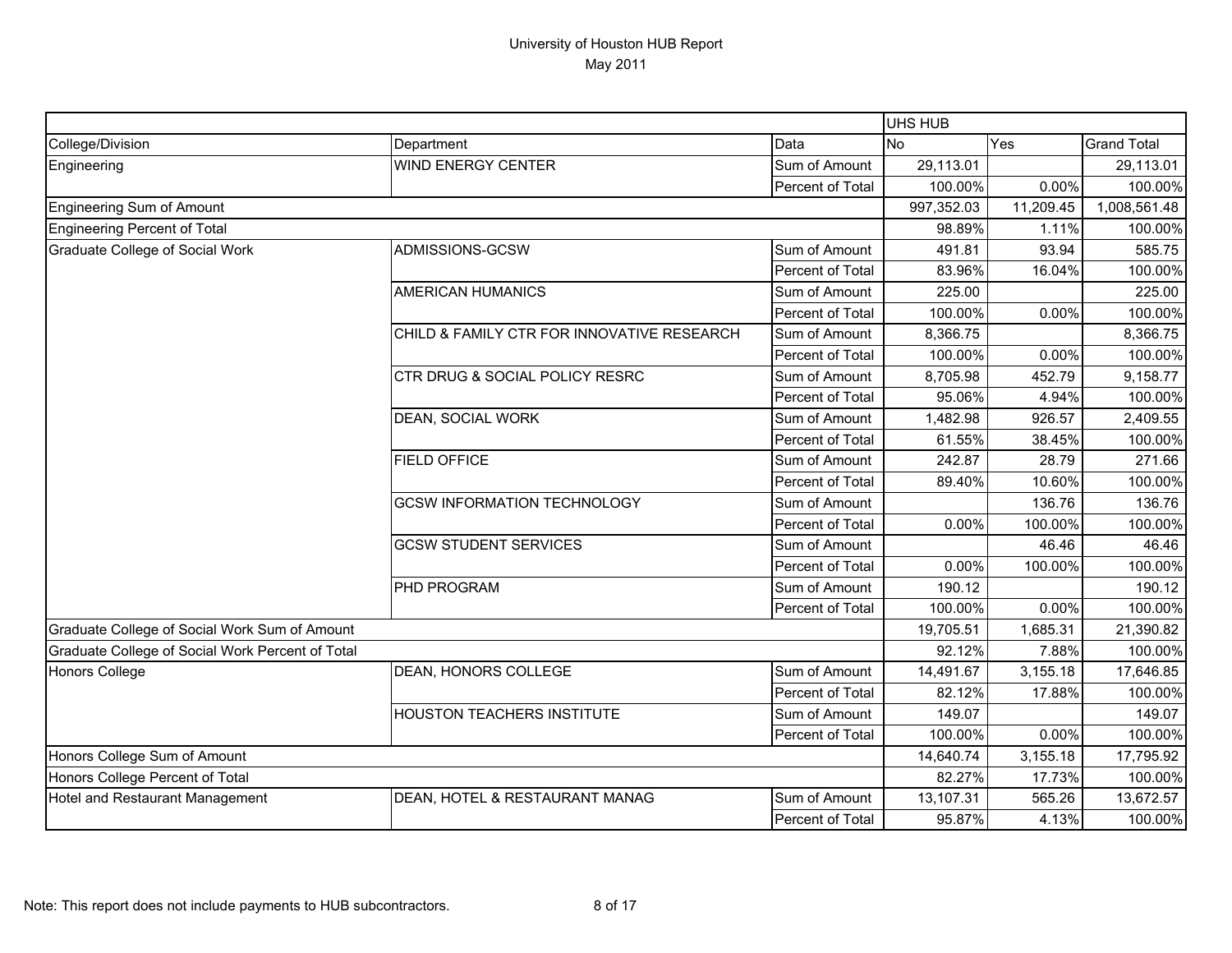|                                                  |                                 |                  | UHS HUB   |           |                    |
|--------------------------------------------------|---------------------------------|------------------|-----------|-----------|--------------------|
| College/Division                                 | Department                      | Data             | <b>No</b> | Yes       | <b>Grand Total</b> |
| Hotel and Restaurant Management                  | HOTEL AND RESTAURANT MANAGEMENT | Sum of Amount    | 60,398.30 | 3,976.49  | 64,374.79          |
|                                                  |                                 | Percent of Total | 93.82%    | 6.18%     | 100.00%            |
| Hotel and Restaurant Management Sum of Amount    |                                 |                  | 73,505.61 | 4,541.75  | 78,047.36          |
| Hotel and Restaurant Management Percent of Total |                                 |                  | 94.18%    | 5.82%     | 100.00%            |
| <b>Law Center</b>                                | A A WHITE INSTITUTE             | Sum of Amount    |           | 131.98    | 131.98             |
|                                                  |                                 | Percent of Total | 0.00%     | 100.00%   | 100.00%            |
|                                                  | ASSOCIATE DEAN, LAW             | Sum of Amount    | 24.35     |           | 24.35              |
|                                                  |                                 | Percent of Total | 100.00%   | 0.00%     | 100.00%            |
|                                                  | <b>BLAKELEY INSTITUTE</b>       | Sum of Amount    | 3,677.98  | 372.51    | 4,050.49           |
|                                                  |                                 | Percent of Total | 90.80%    | 9.20%     | 100.00%            |
|                                                  | <b>BUSINESS SERVICES, LAW</b>   | Sum of Amount    | 2,952.00  | 5,375.66  | 8,327.66           |
|                                                  |                                 | Percent of Total | 35.45%    | 64.55%    | 100.00%            |
|                                                  | CAREER SERVICES, LAW            | Sum of Amount    | 1,580.05  | 1,288.45  | 2,868.50           |
|                                                  |                                 | Percent of Total | 55.08%    | 44.92%    | 100.00%            |
|                                                  | DEAN, LAW                       | Sum of Amount    | 1,650.30  | 431.72    | 2,082.02           |
|                                                  |                                 | Percent of Total | 79.26%    | 20.74%    | 100.00%            |
|                                                  | <b>EXTERNAL AFFAIRS, LAW</b>    | Sum of Amount    |           | 163.79    | 163.79             |
|                                                  |                                 | Percent of Total | 0.00%     | 100.00%   | 100.00%            |
|                                                  | <b>FACILITIES, LAW</b>          | Sum of Amount    | 1,530.91  | 9,636.87  | 11,167.78          |
|                                                  |                                 | Percent of Total | 13.71%    | 86.29%    | 100.00%            |
|                                                  | <b>FACULTY SUPPORT LAW</b>      | Sum of Amount    | 352.05    | 686.05    | 1,038.10           |
|                                                  |                                 | Percent of Total | 33.91%    | 66.09%    | 100.00%            |
|                                                  | HEALTH LAW & POLICY INSTITUTE   | Sum of Amount    | 7.29      | 437.52    | 444.81             |
|                                                  |                                 | Percent of Total | 1.64%     | 98.36%    | 100.00%            |
|                                                  | LAW                             | Sum of Amount    |           | 127.00    | 127.00             |
|                                                  |                                 | Percent of Total | 0.00%     | 100.00%   | 100.00%            |
|                                                  | LAW INFORMATION TECHNOLOGY      | Sum of Amount    | 6,684.41  | 13,714.70 | 20,399.11          |
|                                                  |                                 | Percent of Total | 32.77%    | 67.23%    | 100.00%            |
|                                                  | <b>LAW LIBRARY</b>              | Sum of Amount    | 2,941.43  | 343.50    | 3,284.93           |
|                                                  |                                 | Percent of Total | 89.54%    | 10.46%    | 100.00%            |
|                                                  | LEGAL AID CLINIC, LAW           | Sum of Amount    | 594.07    | 736.98    | 1,331.05           |
|                                                  |                                 | Percent of Total | 44.63%    | 55.37%    | 100.00%            |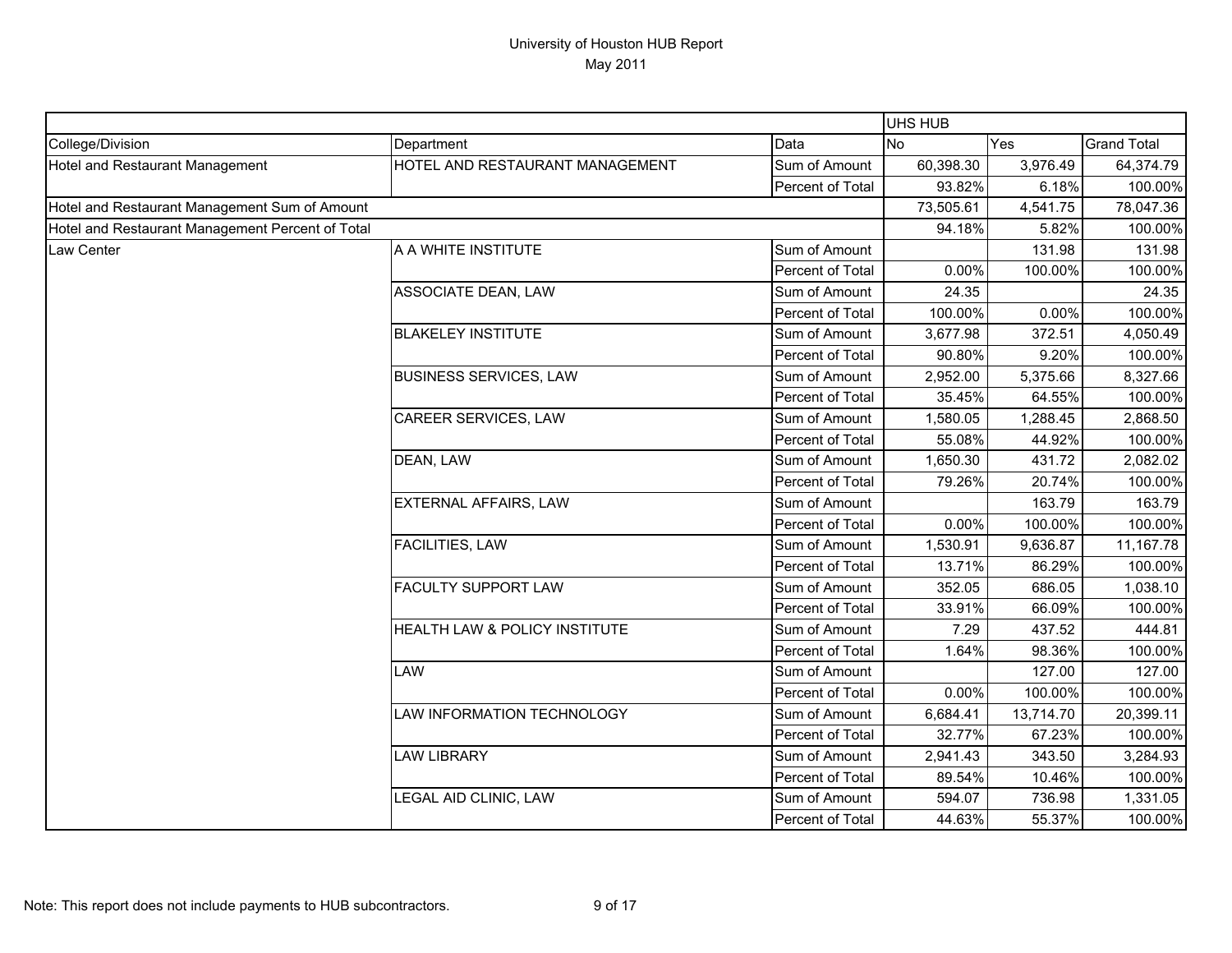|                                  |                                  |                  | <b>UHS HUB</b> |           |                    |
|----------------------------------|----------------------------------|------------------|----------------|-----------|--------------------|
| College/Division                 | Department                       | Data             | No             | Yes       | <b>Grand Total</b> |
| Law Center                       | LEGAL RESEARCH & WRITING, LAW    | Sum of Amount    | 17.29          | 62.81     | 80.10              |
|                                  |                                  | Percent of Total | 21.59%         | 78.41%    | 100.00%            |
|                                  | PUBLIC RELS & MARKETING, LAW     | Sum of Amount    | 1,000.00       |           | 1,000.00           |
|                                  |                                  | Percent of Total | 100.00%        | 0.00%     | 100.00%            |
|                                  | STUDENT ORGANIZATION, LAW        | Sum of Amount    | 1,869.09       |           | 1,869.09           |
|                                  |                                  | Percent of Total | 100.00%        | 0.00%     | 100.00%            |
|                                  | STUDENT SERVICES, LAW            | Sum of Amount    | 17,541.56      | 4,063.53  | 21,605.09          |
|                                  |                                  | Percent of Total | 81.19%         | 18.81%    | 100.00%            |
| Law Center Sum of Amount         |                                  |                  | 42,422.78      | 37,573.07 | 79,995.85          |
| Law Center Percent of Total      |                                  |                  | 53.03%         | 46.97%    | 100.00%            |
| Liberal Arts and Social Sciences | <b>AEROSPACE STUDIES</b>         | Sum of Amount    | 1,579.66       | 644.29    | 2,223.95           |
|                                  |                                  | Percent of Total | 71.03%         | 28.97%    | 100.00%            |
|                                  | AFRICAN-AMERICAN STUDIES         | Sum of Amount    | 3,369.75       | 411.32    | 3,781.07           |
|                                  |                                  | Percent of Total | 89.12%         | 10.88%    | 100.00%            |
|                                  | ANTHROPOLOGY                     | Sum of Amount    | 244.85         | 759.99    | 1,004.84           |
|                                  |                                  | Percent of Total | 24.37%         | 75.63%    | 100.00%            |
|                                  | <b>ART</b>                       | Sum of Amount    | 7,595.54       | 3,973.62  | 11,569.16          |
|                                  |                                  | Percent of Total | 65.65%         | 34.35%    | 100.00%            |
|                                  | <b>ARTE PUBLICO</b>              | Sum of Amount    | 47,411.79      | 3,529.79  | 50,941.58          |
|                                  |                                  | Percent of Total | 93.07%         | 6.93%     | 100.00%            |
|                                  | <b>BLAFFER GALLERY</b>           | Sum of Amount    | 14,980.79      | 1,045.25  | 16,026.04          |
|                                  |                                  | Percent of Total | 93.48%         | 6.52%     | 100.00%            |
|                                  | CENTER FOR PUBLIC HISTORY        | Sum of Amount    | 347.30         |           | 347.30             |
|                                  |                                  | Percent of Total | 100.00%        | 0.00%     | 100.00%            |
|                                  | CENTER FOR PUBLIC POLICY         | Sum of Amount    | 18,144.32      | 159.79    | 18,304.11          |
|                                  |                                  | Percent of Total | 99.13%         | 0.87%     | 100.00%            |
|                                  | <b>COMMUNICATION</b>             | Sum of Amount    | 6,080.41       | 5,267.83  | 11,348.24          |
|                                  |                                  | Percent of Total | 53.58%         | 46.42%    | 100.00%            |
|                                  | <b>COMMUNICATIONS DISORDERS</b>  | Sum of Amount    | 7,409.57       | 242.15    | 7,651.72           |
|                                  |                                  | Percent of Total | 96.84%         | 3.16%     | 100.00%            |
|                                  | <b>CWMCA CENTER FOR THE ARTS</b> | Sum of Amount    | 2,256.44       | 89.58     | 2,346.02           |
|                                  |                                  | Percent of Total | 96.18%         | 3.82%     | 100.00%            |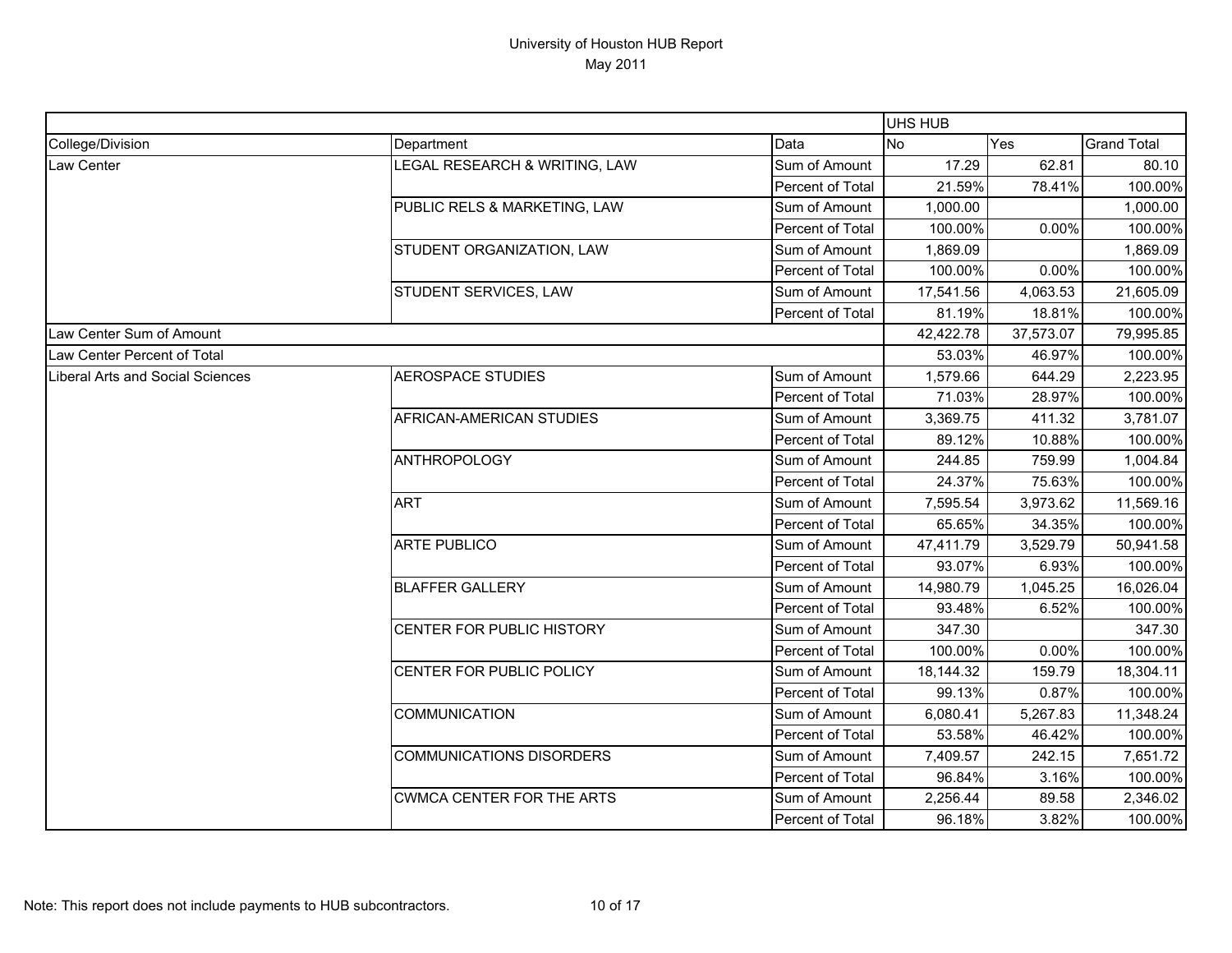|                                  |                                 |                  | UHS HUB     |           |                    |
|----------------------------------|---------------------------------|------------------|-------------|-----------|--------------------|
| College/Division                 | Department                      | Data             | No          | Yes       | <b>Grand Total</b> |
| Liberal Arts and Social Sciences | DEAN, LIBERAL ARTS & SOC SCI    | Sum of Amount    | 6,305.37    | 1,864.08  | 8,169.45           |
|                                  |                                 | Percent of Total | 77.18%      | 22.82%    | 100.00%            |
|                                  | <b>ECONOMICS</b>                | Sum of Amount    | 7,951.95    | 13,656.83 | 21,608.78          |
|                                  |                                 | Percent of Total | 36.80%      | 63.20%    | 100.00%            |
|                                  | <b>ENGLISH</b>                  | Sum of Amount    | 8,774.60    | 2,004.56  | 10,779.16          |
|                                  |                                 | Percent of Total | 81.40%      | 18.60%    | 100.00%            |
|                                  | HEALTH AND HUMAN PERFORMANCE    | Sum of Amount    | 47,881.92   | 2,198.32  | 50,080.24          |
|                                  |                                 | Percent of Total | 95.61%      | 4.39%     | 100.00%            |
|                                  | <b>HISPANIC STUDIES</b>         | Sum of Amount    | 1,506.69    | 137.04    | 1,643.73           |
|                                  |                                 | Percent of Total | 91.66%      | 8.34%     | 100.00%            |
|                                  | <b>HISTORY</b>                  | Sum of Amount    | 6,818.04    | 265.61    | 7,083.65           |
|                                  |                                 | Percent of Total | 96.25%      | 3.75%     | 100.00%            |
|                                  | <b>LIBERAL STUDIES</b>          | Sum of Amount    | 928.52      |           | 928.52             |
|                                  |                                 | Percent of Total | 100.00%     | 0.00%     | 100.00%            |
|                                  | <b>MEXICAN-AMERICAN STUDIES</b> | Sum of Amount    | 5,910.32    | 556.74    | 6,467.06           |
|                                  |                                 | Percent of Total | 91.39%      | 8.61%     | 100.00%            |
|                                  | MILITARY SCIENCE                | Sum of Amount    | 589.46      |           | 589.46             |
|                                  |                                 | Percent of Total | 100.00%     | 0.00%     | 100.00%            |
|                                  | MODERN AND CLASSICAL LANGUAGES  | Sum of Amount    | 2,013.68    | 421.00    | 2,434.68           |
|                                  |                                 | Percent of Total | 82.71%      | 17.29%    | 100.00%            |
|                                  | <b>MUSIC</b>                    | Sum of Amount    | 34, 131. 27 | 9,962.57  | 44,093.84          |
|                                  |                                 | Percent of Total | 77.41%      | 22.59%    | 100.00%            |
|                                  | PHILOSOPHY                      | Sum of Amount    | 352.68      | 51.55     | 404.23             |
|                                  |                                 | Percent of Total | 87.25%      | 12.75%    | 100.00%            |
|                                  | POLITICAL SCIENCE               | Sum of Amount    | 1,314.04    | 824.97    | 2,139.01           |
|                                  |                                 | Percent of Total | 61.43%      | 38.57%    | 100.00%            |
|                                  | <b>PSYCHOLOGY</b>               | Sum of Amount    | 16,180.06   | 21,206.31 | 37,386.37          |
|                                  |                                 | Percent of Total | 43.28%      | 56.72%    | 100.00%            |
|                                  | <b>SOCIOLOGY</b>                | Sum of Amount    | 2,356.01    | 1,385.61  | 3,741.62           |
|                                  |                                 | Percent of Total | 62.97%      | 37.03%    | 100.00%            |
|                                  | <b>THEATER</b>                  | Sum of Amount    | 14,622.22   | 2,054.24  | 16,676.46          |
|                                  |                                 | Percent of Total | 87.68%      | 12.32%    | 100.00%            |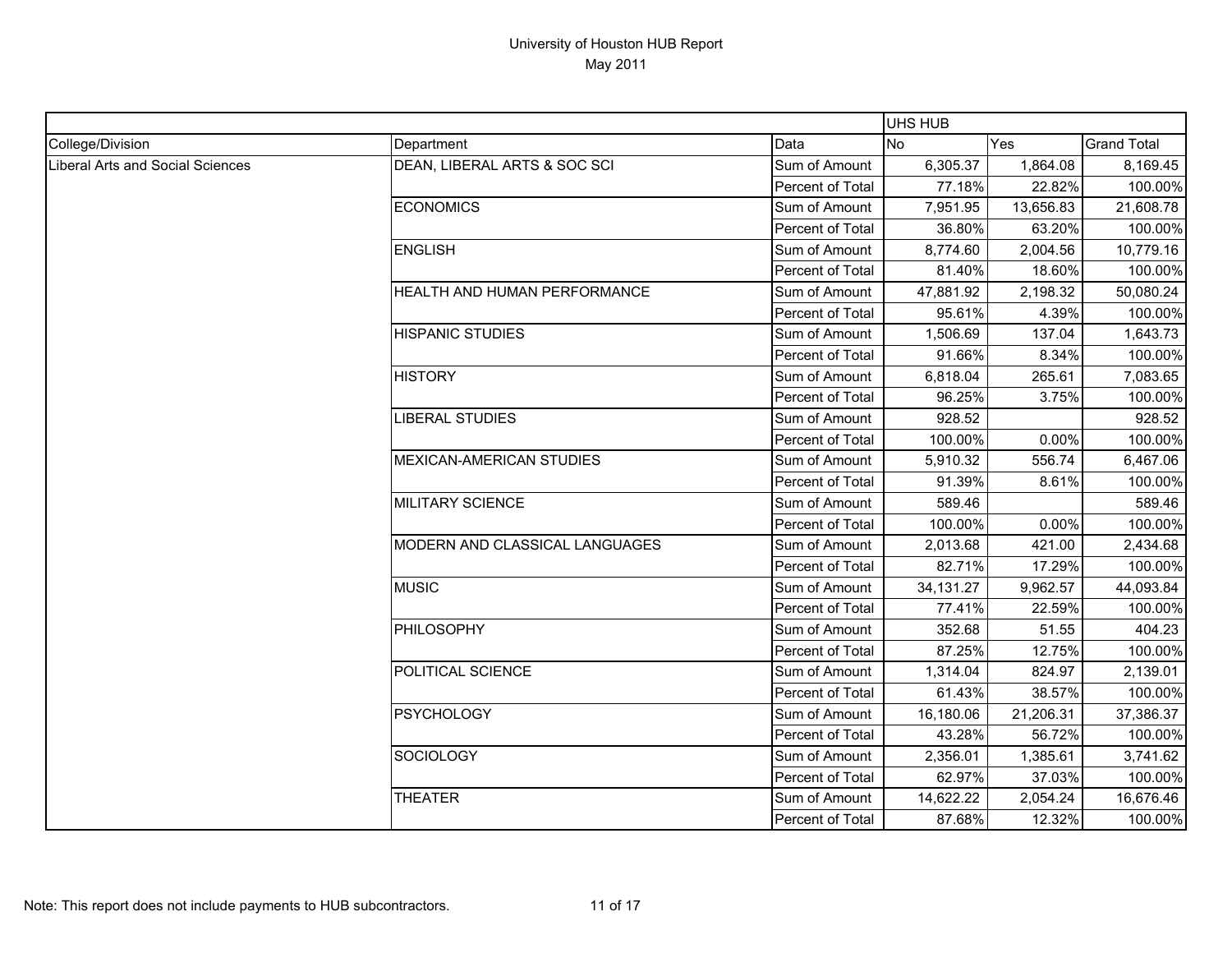|                                                   |                                               |                  | <b>UHS HUB</b> |            |                    |
|---------------------------------------------------|-----------------------------------------------|------------------|----------------|------------|--------------------|
| College/Division                                  | Department                                    | Data             | <b>No</b>      | Yes        | <b>Grand Total</b> |
| Liberal Arts and Social Sciences                  | WOMEN'S, GENDER, AND SEXUALITY STUDIES        | Sum of Amount    | 3,676.36       | 248.26     | 3,924.62           |
|                                                   |                                               | Percent of Total | 93.67%         | 6.33%      | 100.00%            |
|                                                   | <b>WRITING CENTER</b>                         | Sum of Amount    | 403.84         | 244.62     | 648.46             |
|                                                   |                                               | Percent of Total | 62.28%         | 37.72%     | 100.00%            |
| Liberal Arts and Social Sciences Sum of Amount    |                                               |                  | 271,137.45     | 73,205.92  | 344,343.37         |
| Liberal Arts and Social Sciences Percent of Total |                                               |                  | 78.74%         | 21.26%     | 100.00%            |
| Library                                           | <b>UNIVERSITY LIBRARIES</b>                   | Sum of Amount    | 412,129.70     | 100,131.49 | 512,261.19         |
|                                                   |                                               | Percent of Total | 80.45%         | 19.55%     | 100.00%            |
| Library Sum of Amount                             |                                               |                  | 412,129.70     | 100,131.49 | 512,261.19         |
| <b>Library Percent of Total</b>                   |                                               |                  | 80.45%         | 19.55%     | 100.00%            |
| <b>Natural Science and Mathematics</b>            | <b>BIOLOGY &amp; BIOCHEMISTRY</b>             | Sum of Amount    | 120,089.03     | 8,599.43   | 128,688.46         |
|                                                   |                                               | Percent of Total | 93.32%         | 6.68%      | 100.00%            |
|                                                   | <b>CHEMISTRY</b>                              | Sum of Amount    | 127,549.80     | 3,022.20   | 130,572.00         |
|                                                   |                                               | Percent of Total | 97.69%         | 2.31%      | 100.00%            |
|                                                   | <b>COMPUTER SCIENCE</b>                       | Sum of Amount    | 13,901.01      | 4,330.74   | 18,231.75          |
|                                                   |                                               | Percent of Total | 76.25%         | 23.75%     | 100.00%            |
|                                                   | CTR FOR APPLIED GEOSC & ENERGY (CAGE)         | Sum of Amount    | 3,074.31       |            | 3,074.31           |
|                                                   |                                               | Percent of Total | 100.00%        | 0.00%      | 100.00%            |
|                                                   | CTR FOR NUCLEAR RECEPTORS & CELL SIGNALING    | Sum of Amount    | 370,063.99     | 4,725.08   | 374,789.07         |
|                                                   |                                               | Percent of Total | 98.74%         | 1.26%      | 100.00%            |
|                                                   | DEAN, NATURAL SCIENCE & MATHE                 | Sum of Amount    | 30,057.61      | 903.61     | 30,961.22          |
|                                                   |                                               | Percent of Total | 97.08%         | 2.92%      | 100.00%            |
|                                                   | <b>EARTH AND ATMOSPHERIC SCIENCES</b>         | Sum of Amount    | 525,531.18     | 11,221.32  | 536,752.50         |
|                                                   |                                               | Percent of Total | 97.91%         | 2.09%      | 100.00%            |
|                                                   | INST FOR MULTIDIM AIR QUALITY STUDIES (IMAQS) | Sum of Amount    | 44,706.70      | 32.98      | 44,739.68          |
|                                                   |                                               | Percent of Total | 99.93%         | 0.07%      | 100.00%            |
|                                                   | <b>MATHEMATICS</b>                            | Sum of Amount    | 12,324.38      | 1,543.58   | 13,867.96          |
|                                                   |                                               | Percent of Total | 88.87%         | 11.13%     | 100.00%            |
|                                                   | <b>PHYSICS</b>                                | Sum of Amount    | 56,124.14      | 5,944.07   | 62,068.21          |
|                                                   |                                               | Percent of Total | 90.42%         | 9.58%      | 100.00%            |
| Natural Science and Mathematics Sum of Amount     |                                               |                  | 1,303,422.15   | 40,323.01  | 1,343,745.16       |
| Natural Science and Mathematics Percent of Total  |                                               |                  | 97.00%         | 3.00%      | 100.00%            |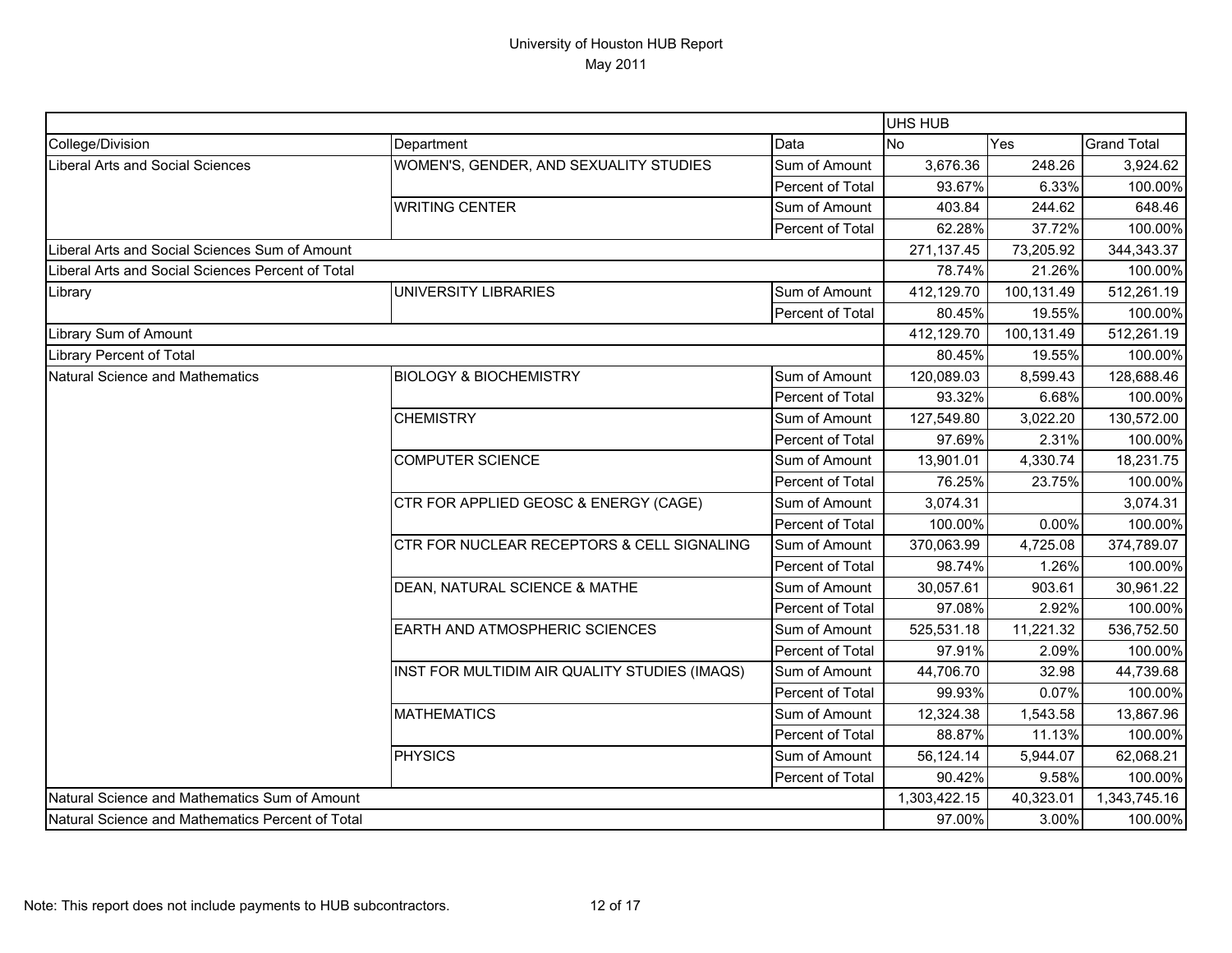|                            |                                |                  | UHS HUB      |            |                    |
|----------------------------|--------------------------------|------------------|--------------|------------|--------------------|
| College/Division           | Department                     | Data             | <b>No</b>    | Yes        | <b>Grand Total</b> |
| Optometry                  | DEAN, OPTOMETRY                | Sum of Amount    | 10,170.54    | 13,440.49  | 23,611.03          |
|                            |                                | Percent of Total | 43.08%       | 56.92%     | 100.00%            |
|                            | OPT VISION SCIENCES            | Sum of Amount    | 14,824.92    | 2,245.79   | 17,070.71          |
|                            |                                | Percent of Total | 86.84%       | 13.16%     | 100.00%            |
|                            | OPTOMETRY CLINIC               | Sum of Amount    | 92,152.27    | 4,189.00   | 96,341.27          |
|                            |                                | Percent of Total | 95.65%       | 4.35%      | 100.00%            |
| Optometry Sum of Amount    |                                |                  | 117, 147. 73 | 19,875.28  | 137,023.01         |
| Optometry Percent of Total |                                |                  | 85.49%       | 14.51%     | 100.00%            |
| Pharmacy                   | CLINICAL PHARMACY & ADMINISTRA | Sum of Amount    | 21,968.46    | 2,772.14   | 24,740.60          |
|                            |                                | Percent of Total | 88.80%       | 11.20%     | 100.00%            |
|                            | DEAN, PHARMACY                 | Sum of Amount    | 43,251.78    | 2,845.15   | 46,096.93          |
|                            |                                | Percent of Total | 93.83%       | 6.17%      | 100.00%            |
|                            | PHARMACOLOGICAL & PHARMACEUTIC | Sum of Amount    | 129,605.26   | 10,048.41  | 139,653.67         |
|                            |                                | Percent of Total | 92.80%       | 7.20%      | 100.00%            |
| Pharmacy Sum of Amount     |                                | 194,825.50       | 15,665.70    | 210,491.20 |                    |
| Pharmacy Percent of Total  |                                |                  | 92.56%       | 7.44%      | 100.00%            |
| Research                   | ANIMAL CARE OPERATIONS         | Sum of Amount    | 28,864.53    | 8,163.89   | 37,028.42          |
|                            |                                | Percent of Total | 77.95%       | 22.05%     | 100.00%            |
|                            | CENTER FOR ADVANCED MATERIALS  | Sum of Amount    | 5,548.70     |            | 5,548.70           |
|                            |                                | Percent of Total | 100.00%      | 0.00%      | 100.00%            |
|                            | CENTER FOR MATERIALS CHEMISTRY | Sum of Amount    | 4,592.00     |            | 4,592.00           |
|                            |                                | Percent of Total | 100.00%      | 0.00%      | 100.00%            |
|                            | CTR FOR BIOMED/ENVIRON GENOMIC | Sum of Amount    | 2,465.52     |            | 2,465.52           |
|                            |                                | Percent of Total | 100.00%      | 0.00%      | 100.00%            |
|                            | CTR NEURO AND BIOMECH RESEARCH | Sum of Amount    | 6,991.28     |            | 6,991.28           |
|                            |                                | Percent of Total | 100.00%      | 0.00%      | 100.00%            |
|                            | ENVIRONMENTAL INSTIT-HOUSTON   | Sum of Amount    | 1,298.07     |            | 1,298.07           |
|                            |                                | Percent of Total | 100.00%      | 0.00%      | 100.00%            |
|                            | <b>GRANTS AND CONTRACTS</b>    | Sum of Amount    | 214.23       |            | 214.23             |
|                            |                                | Percent of Total | 100.00%      | 0.00%      | 100.00%            |
|                            | HOUSTON COASTAL CENTER         | Sum of Amount    | 841.49       | 17.95      | 859.44             |
|                            |                                | Percent of Total | 97.91%       | 2.09%      | 100.00%            |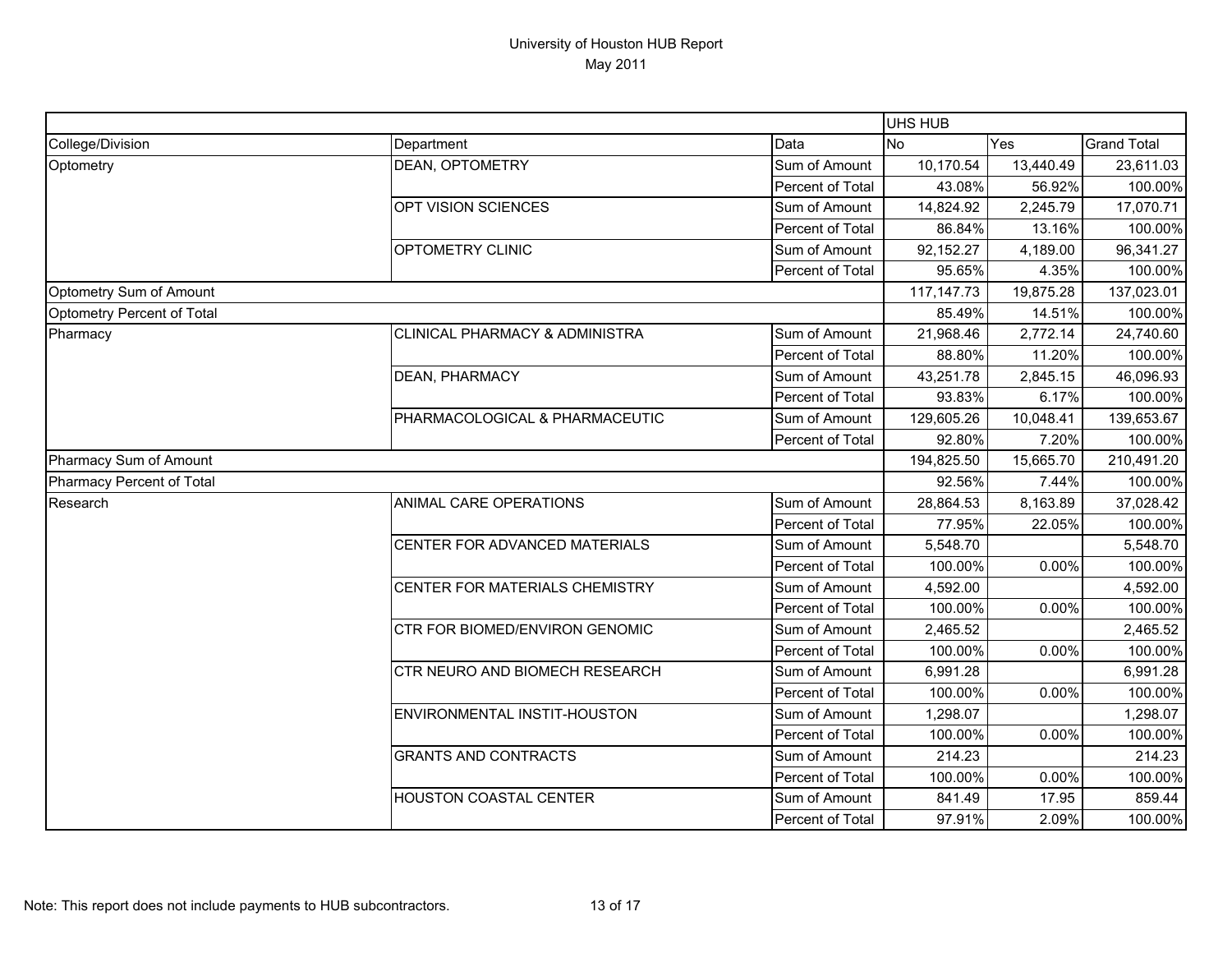|                                  |                                         |                         |            | <b>UHS HUB</b> |                    |  |  |
|----------------------------------|-----------------------------------------|-------------------------|------------|----------------|--------------------|--|--|
| College/Division                 | Department                              | Data                    | <b>No</b>  | Yes            | <b>Grand Total</b> |  |  |
| Research                         | INSTITUTE FOR MOLECULAR DESIGN          | Sum of Amount           | 43,651.50  |                | 43,651.50          |  |  |
|                                  |                                         | Percent of Total        | 100.00%    | 0.00%          | 100.00%            |  |  |
|                                  | INSTITUTE FOR NANOENERGY                | Sum of Amount           | 2,449.74   | 2,099.00       | 4,548.74           |  |  |
|                                  |                                         | Percent of Total        | 53.86%     | 46.14%         | 100.00%            |  |  |
|                                  | INSTITUTE FOR SPACE SYSTEMS             | Sum of Amount           | 507.00     |                | 507.00             |  |  |
|                                  |                                         | <b>Percent of Total</b> | 100.00%    | 0.00%          | 100.00%            |  |  |
|                                  | OFFICE OF TECHNOLOGY MANAGEMENT         | Sum of Amount           | 114,543.17 |                | 114,543.17         |  |  |
|                                  |                                         | Percent of Total        | 100.00%    | 0.00%          | 100.00%            |  |  |
|                                  | <b>RESEARCH DIVISION OFFICE</b>         | Sum of Amount           | 6,092.69   | 1,212.91       | 7,305.60           |  |  |
|                                  |                                         | Percent of Total        | 83.40%     | 16.60%         | 100.00%            |  |  |
|                                  | <b>RESEARCH FINANCIAL SERVICES</b>      | Sum of Amount           | 46.27      |                | 46.27              |  |  |
|                                  |                                         | <b>Percent of Total</b> | 100.00%    | 0.00%          | 100.00%            |  |  |
|                                  | <b>RESEARCH INFORMATION CENTER</b>      | Sum of Amount           | 8,043.62   | 7,454.00       | 15,497.62          |  |  |
|                                  |                                         | Percent of Total        | 51.90%     | 48.10%         | 100.00%            |  |  |
|                                  | RESEARCH POLICIES/COMPLIANCE/COMMITTEES | Sum of Amount           | 508.84     | 257.20         | 766.04             |  |  |
|                                  |                                         | <b>Percent of Total</b> | 66.42%     | 33.58%         | 100.00%            |  |  |
|                                  | SUPER CONDUCT & ADV MATERIALS           | Sum of Amount           | 534.68     | 319.37         | 854.05             |  |  |
|                                  |                                         | Percent of Total        | 62.61%     | 37.39%         | 100.00%            |  |  |
|                                  | <b>TIMES</b>                            | Sum of Amount           | 30,413.31  | 7,839.72       | 38,253.03          |  |  |
|                                  |                                         | Percent of Total        | 79.51%     | 20.49%         | 100.00%            |  |  |
|                                  | TX CTR SUPERCONDUCTIVITY AT UH          | Sum of Amount           | 687,420.21 | 1,654.08       | 689,074.29         |  |  |
|                                  |                                         | Percent of Total        | 99.76%     | 0.24%          | 100.00%            |  |  |
|                                  | TX LEARNING/COMPUTATIONAL CTR           | Sum of Amount           | 33,647.22  | 6,967.92       | 40,615.14          |  |  |
|                                  |                                         | Percent of Total        | 82.84%     | 17.16%         | 100.00%            |  |  |
|                                  | TX OBESITY RESEARCH CENTER              | Sum of Amount           | 581.18     |                | 581.18             |  |  |
|                                  |                                         | <b>Percent of Total</b> | 100.00%    | 0.00%          | 100.00%            |  |  |
| Research Sum of Amount           |                                         | 979,255.25              | 35,986.04  | 1,015,241.29   |                    |  |  |
| <b>Research Percent of Total</b> |                                         | 96.46%                  | 3.54%      | 100.00%        |                    |  |  |
| <b>Student Affairs</b>           | <b>CAMPUS RECREATION</b>                | Sum of Amount           | 30,624.60  | 11,280.35      | 41,904.95          |  |  |
|                                  |                                         | Percent of Total        | 73.08%     | 26.92%         | 100.00%            |  |  |
|                                  | CENTER FOR STUDENT INVOLVEMENT          | Sum of Amount           | 19,962.11  | 3,586.71       | 23,548.82          |  |  |
|                                  |                                         | Percent of Total        | 84.77%     | 15.23%         | 100.00%            |  |  |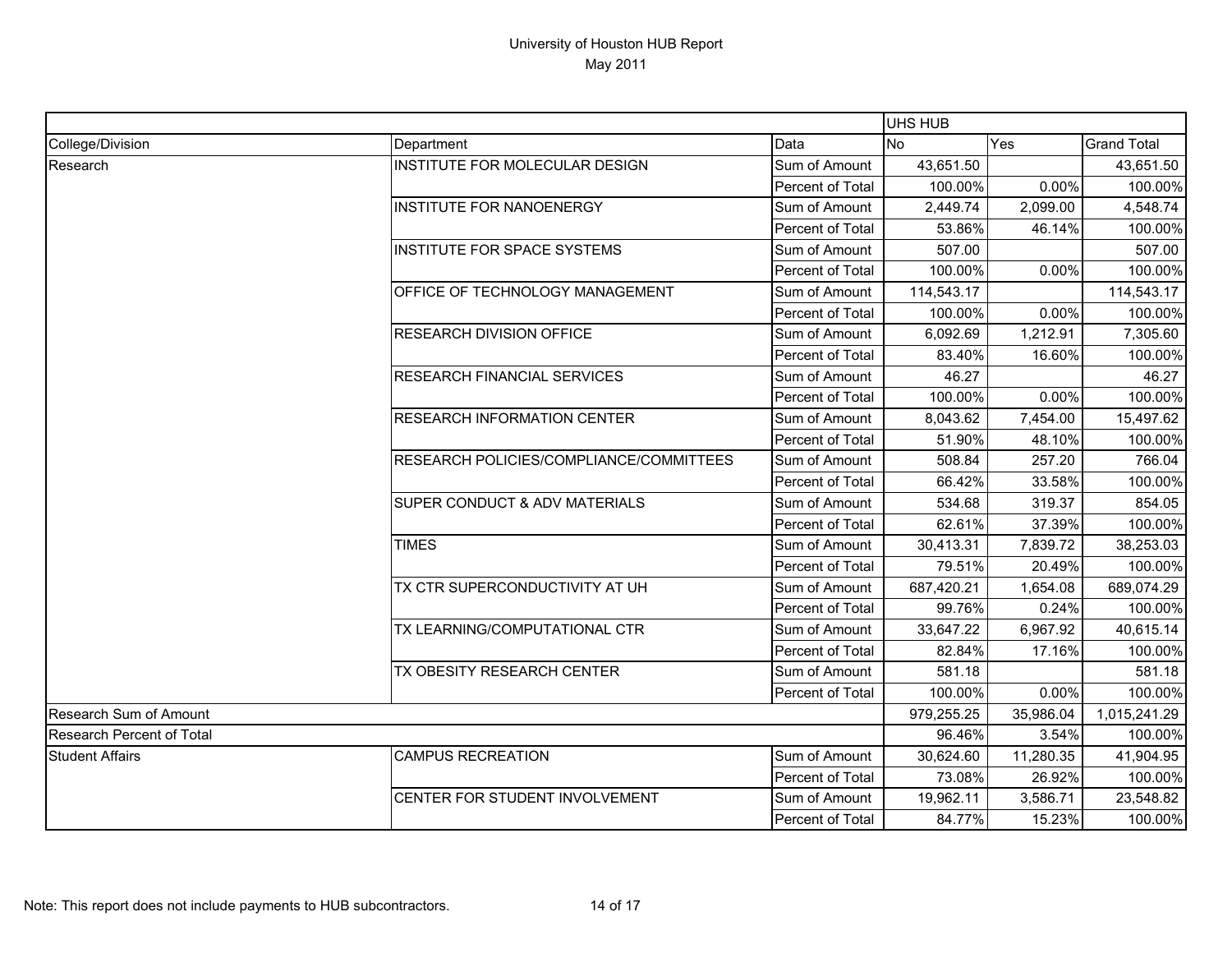|                                         |                                       |                  | UHS HUB   |                                                          |                    |
|-----------------------------------------|---------------------------------------|------------------|-----------|----------------------------------------------------------|--------------------|
| College/Division                        | Department                            | Data             | <b>No</b> | Yes                                                      | <b>Grand Total</b> |
| <b>Student Affairs</b>                  | CENTER FOR STUDENTS W/DISABILITIES    | Sum of Amount    | 36,146.52 | 169.88                                                   | 36,316.40          |
|                                         |                                       | Percent of Total | 99.53%    | 0.47%                                                    | 100.00%            |
|                                         | CHILDREN'S LEARNING CENTER            | Sum of Amount    | 11,113.28 | 1,745.59                                                 | 12,858.87          |
|                                         |                                       | Percent of Total | 86.43%    | 13.57%                                                   | 100.00%            |
|                                         | <b>COUNSELING AND PSYCH SVCS</b>      | Sum of Amount    | 1,982.37  | 787.89                                                   | 2,770.26           |
|                                         |                                       | Percent of Total | 71.56%    | 28.44%                                                   | 100.00%            |
|                                         | <b>CTR FOR LEADERSHIP &amp; FSL</b>   | Sum of Amount    | 3,088.95  |                                                          | 3,088.95           |
|                                         |                                       | Percent of Total | 100.00%   | 0.00%                                                    | 100.00%            |
|                                         | <b>DEAN OF STUDENTS</b>               | Sum of Amount    | 1,065.20  | 50.34                                                    | 1,115.54           |
|                                         |                                       | Percent of Total | 95.49%    | 4.51%                                                    | 100.00%            |
|                                         | <b>RELIGION CENTER</b>                | Sum of Amount    | 187.69    |                                                          | 187.69             |
|                                         |                                       | Percent of Total | 100.00%   | 0.00%                                                    | 100.00%            |
|                                         | <b>RESIDENTIAL LIFE &amp; HOUSING</b> | Sum of Amount    | 84,512.80 | 11,804.40                                                | 96,317.20          |
|                                         |                                       | Percent of Total | 87.74%    |                                                          | 100.00%            |
|                                         | <b>STUDENT AFFAIRS</b>                | Sum of Amount    | 20,571.04 | 628.14                                                   | 21,199.18          |
|                                         |                                       | Percent of Total | 97.04%    |                                                          | 100.00%            |
|                                         | STUDENT HEALTH CENTER                 | Sum of Amount    | 5,294.94  | 8,302.20                                                 | 13,597.14          |
|                                         |                                       | Percent of Total | 38.94%    | 12.26%<br>2.96%<br>61.06%<br>311.71<br>4.77%<br>3,874.21 | 100.00%            |
|                                         | <b>STUDENT PUBLICATIONS</b>           | Sum of Amount    | 6,217.36  |                                                          | 6,529.07           |
|                                         |                                       | Percent of Total | 95.23%    |                                                          | 100.00%            |
|                                         | UNIVERSITY CAREER SERVICES            | Sum of Amount    | 788.06    |                                                          | 4,662.27           |
|                                         |                                       | Percent of Total | 16.90%    | 83.10%                                                   | 100.00%            |
|                                         | UNIVERSITY CENTER                     | Sum of Amount    | 38,224.62 | 11,793.64                                                | 50,018.26          |
|                                         |                                       | Percent of Total | 76.42%    | 23.58%                                                   | 100.00%            |
| <b>Student Affairs Sum of Amount</b>    |                                       | 259,779.54       | 54,335.06 | 314,114.60                                               |                    |
| <b>Student Affairs Percent of Total</b> |                                       | 82.70%           | 17.30%    | 100.00%                                                  |                    |
| Technology                              | CENTER FOR APPLIED TECHNOLOGY         | Sum of Amount    | 502.40    |                                                          | 502.40             |
|                                         |                                       | Percent of Total | 100.00%   | 0.00%                                                    | 100.00%            |
|                                         | CENTER FOR FUTURE OF HEALTH           | Sum of Amount    | 20.76     |                                                          | 20.76              |
|                                         |                                       | Percent of Total | 100.00%   | 0.00%                                                    | 100.00%            |
|                                         | CENTER FOR LIFE SCIENCES TECH         | Sum of Amount    | 12,515.25 | 623.06                                                   | 13,138.31          |
|                                         |                                       | Percent of Total | 95.26%    | 4.74%                                                    | 100.00%            |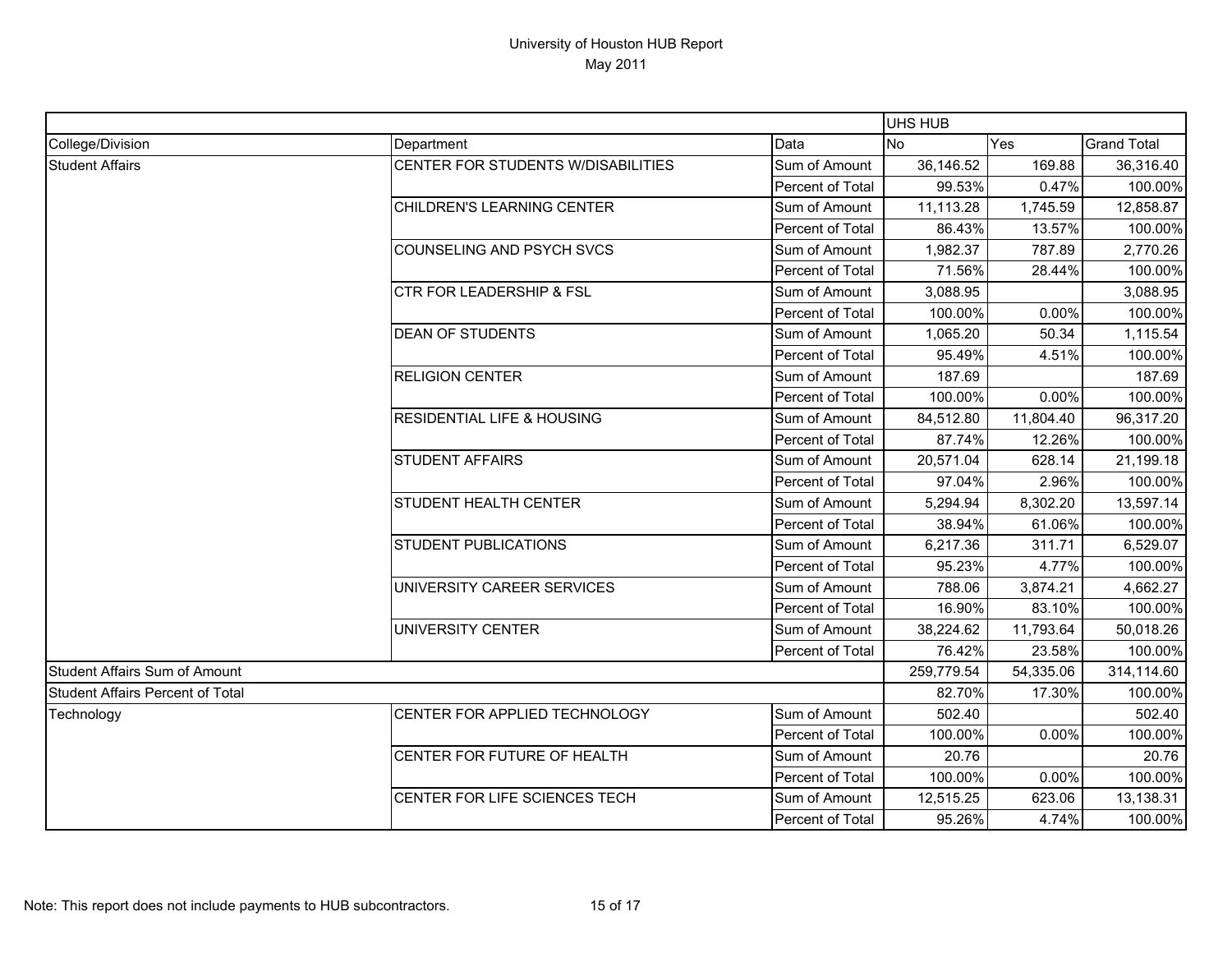|                                    |                                         |                  | UHS HUB   |            |                    |
|------------------------------------|-----------------------------------------|------------------|-----------|------------|--------------------|
| College/Division                   | Department                              | Data             | No        | Yes        | <b>Grand Total</b> |
| Technology                         | CENTER FOR TECHNOLOGY LITERACY          | Sum of Amount    | 463.99    | 369.99     | 833.98             |
|                                    |                                         | Percent of Total | 55.64%    | 44.36%     | 100.00%            |
|                                    | <b>CONSTRUCTION MANAGEMENT</b>          | Sum of Amount    | 597.64    |            | 597.64             |
|                                    |                                         | Percent of Total | 100.00%   | 0.00%      | 100.00%            |
|                                    | DEAN, TECHNOLOGY                        | Sum of Amount    | 20,013.77 | 40,058.06  | 60,071.83          |
|                                    |                                         | Percent of Total | 33.32%    | 66.68%     | 100.00%            |
|                                    | <b>ENGINEERING TECHNOLOGY</b>           | Sum of Amount    | 8,393.13  | 33,421.28  | 41,814.41          |
|                                    |                                         | Percent of Total | 20.07%    | 79.93%     | 100.00%            |
|                                    | HUMAN DEVELOP AND CONSUMER SCI          | Sum of Amount    | 2,814.17  | 6,300.72   | 9,114.89           |
|                                    |                                         | Percent of Total | 30.87%    | 69.13%     | 100.00%            |
|                                    | <b>INFORMATION &amp; LOGISTICS TECH</b> | Sum of Amount    | 6,835.84  | 9,224.02   | 16,059.86          |
|                                    |                                         | Percent of Total | 42.56%    | 57.44%     | 100.00%            |
|                                    | TX MANUFACTURING ASSISTANCE CTR (TMAC)  | Sum of Amount    | 20,643.66 | 218.05     | 20,861.71          |
|                                    |                                         | Percent of Total | 98.95%    | 1.05%      | 100.00%            |
| Technology Sum of Amount           |                                         | 72,800.61        | 90,215.18 | 163,015.79 |                    |
| <b>Technology Percent of Total</b> |                                         |                  | 44.66%    | 55.34%     | 100.00%            |
| <b>University Advancement</b>      | ADVANCEMENT INFORMATION SVCS            | Sum of Amount    | 78.28     | 489.90     | 568.18             |
|                                    |                                         | Percent of Total | 13.78%    | 86.22%     | 100.00%            |
|                                    | <b>ANNUAL GIVING</b>                    | Sum of Amount    | 25,109.84 | 185.00     | 25,294.84          |
|                                    |                                         | Percent of Total | 99.27%    | 0.73%      | 100.00%            |
|                                    | <b>DEVELOPMENT</b>                      | Sum of Amount    | 2,520.83  | 2,269.45   | 4,790.28           |
|                                    |                                         | Percent of Total | 52.62%    | 47.38%     | 100.00%            |
|                                    | <b>DONOR &amp; ALUMNI RECORDS</b>       | Sum of Amount    | 240.00    |            | 240.00             |
|                                    |                                         | Percent of Total | 100.00%   | 0.00%      | 100.00%            |
|                                    | MARKETING-ADVANCEMENT                   | Sum of Amount    | 37,372.49 | 213.74     | 37,586.23          |
|                                    |                                         | Percent of Total | 99.43%    | 0.57%      | 100.00%            |
|                                    | OFFICE OF SPECIAL EVENTS                | Sum of Amount    | 68,103.69 | 12,421.33  | 80,525.02          |
|                                    |                                         | Percent of Total | 84.57%    | 15.43%     | 100.00%            |
|                                    | PLANNED GIVING                          | Sum of Amount    | 11,588.67 |            | 11,588.67          |
|                                    |                                         | Percent of Total | 100.00%   | 0.00%      | 100.00%            |
|                                    | UNIVERSITY ADVANCEMENT                  | Sum of Amount    | 9,991.61  | 1,025.93   | 11,017.54          |
|                                    |                                         | Percent of Total | 90.69%    | 9.31%      | 100.00%            |